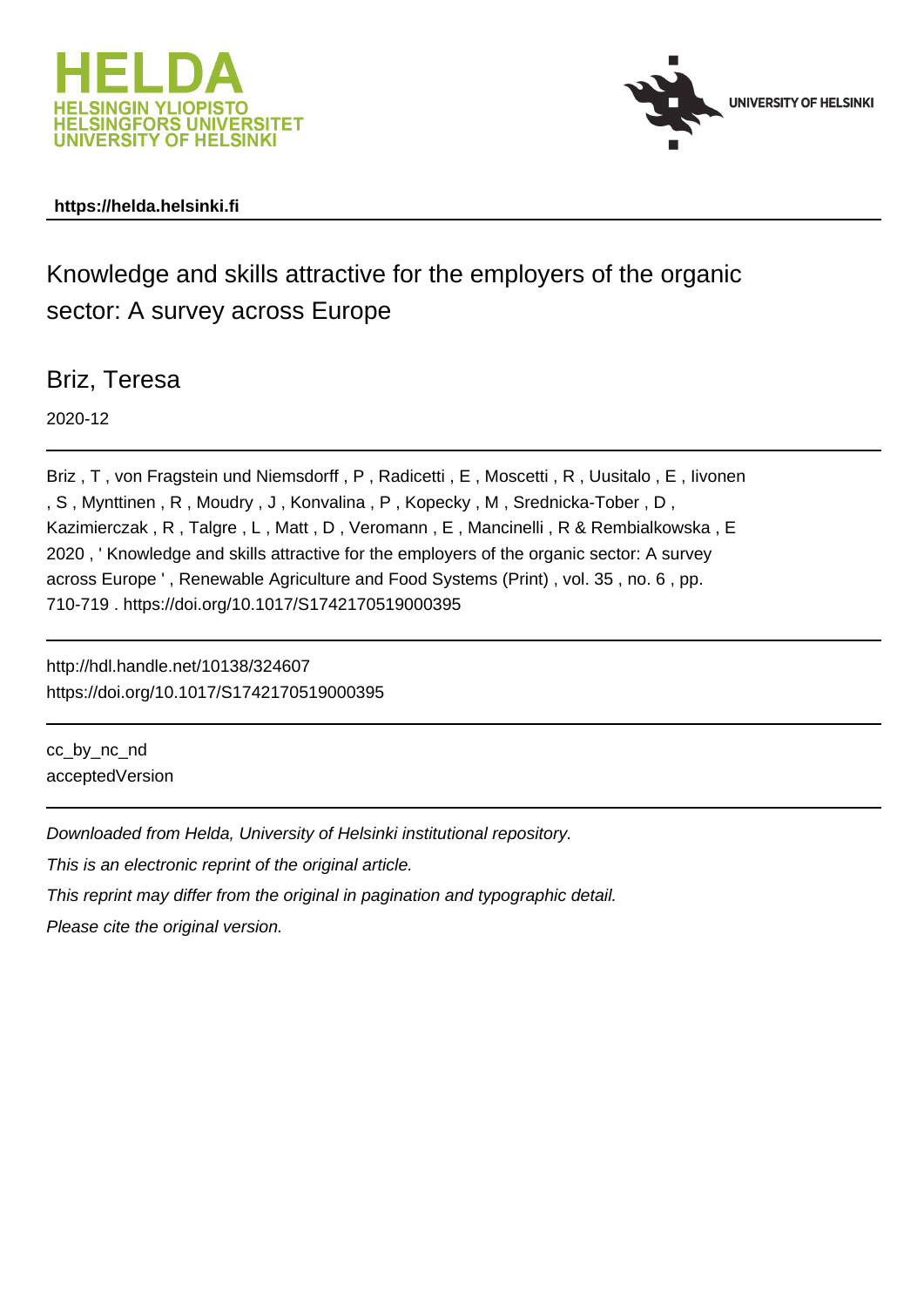**Rembiałkowska E., von Fragstein und Niemsdorff P., Briz T., Mancinelli R., Radicetti E., Moscetti R., Uusitalo E., Iivonen S., Mynttinen R., Moudry J., Moudry J. , Konvalina P., Kopecky M., Średnicka-Tober D., Kazimierczak R., Luik A., Matt D., Veromann E.**

**Knowledge and skills attractive for the employers of the organic sector: A survey across Europe**

#### **Abstract**

In all countries, the organic sector of the agricultural industry is increasing, with Europe traditionally leading this trend. A survey of different stakeholders (employers) was carried out in 2015 in seven European countries to evaluate the employment market for the organic agricultural industry in Europe. Results indicate the willingness to employ qualified graduates. From the employers' perspective, the most desirable knowledge skills among the graduates of organic agricultural studies include plant production, food quality, and plant protection. Further, the study revealed the work skills most desired by the employers are practical expertise, teamwork, and problem-solving, and the most important method of learning is cooperation with enterprises (internships/training) in the organic agricultural sector.

**Keywords** organic, stakeholders, education, employment, skills.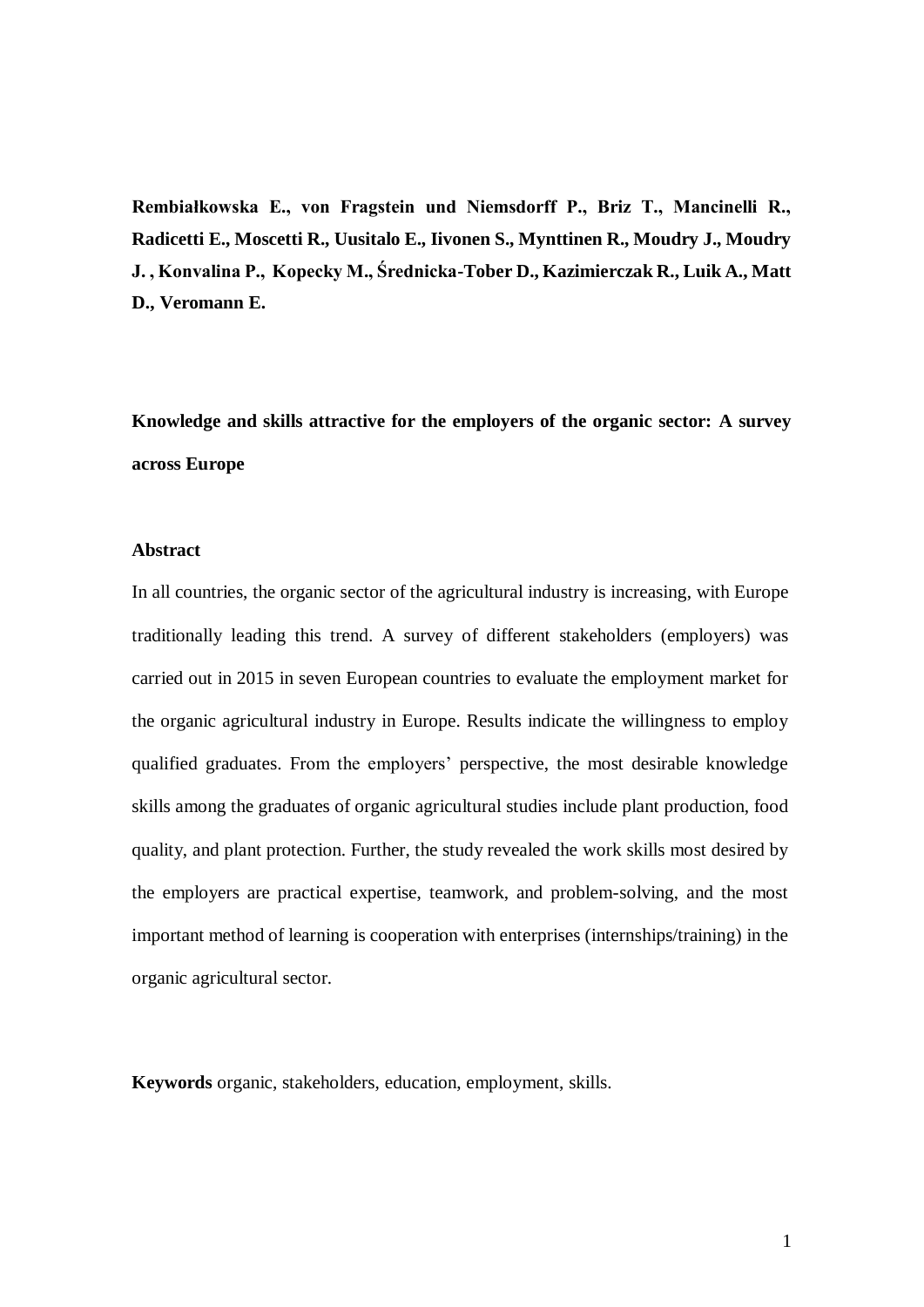#### **Introduction**

It is well known that organic agricultural production is developing dynamically around the world as the number of farmers converting to organic production increases (Willer and Lernaud, 2016; Eurostat 2018). As has been shown in studies, agricultural research and education in Europe has played a major role in the advancement of agriculture and land use (Porceddu and Rabbinge, 1997; Mulder and Kupper, 2006). Productivity per hectare – the efficiency and efficacy of external inputs – has increased as the scientific basis of agriculture has expanded through the adoption of new knowledge and technology (Kivinen et al., 2000; Chaplin et al., 2004; Akkademahadevi et al., 2018). Nevertheless, the future of agricultural education depends on more than just higher yields; it also needs a broader view that includes environmental conservation and protection, climate change mitigation tools, sustainable agriculture, precision agriculture and technology, geoinformation systems, and innovative agricultural entrepreneurship (Porceddu and Rabbinge, 1997; Mulder and Kupper, 2006). Societies are changing, and so should agricultural education. Graduate and undergraduate studies in agriculture and agricultural engineering, along with agricultural vocational training schools, are examples of the broad changes in education in agriculture and natural resources (Kunkel et al., 1996). This is a key issue because some researchers believe agriculture is not undergoing a generational change, which is not the case of organic farms, where organic farmers are often younger than their non-organic counterparts (Green and Maynard, 2006). In consequence, the younger generation needs to be better prepared for the changes in agriculture and its markets, which are driven by higher incomes and greater demand of high-income elasticity goods and services. Issues such as health concerns, environmental respect, and food quality are motivating the organic revolution, which is well-known, yet not widely implemented in the agricultural studies.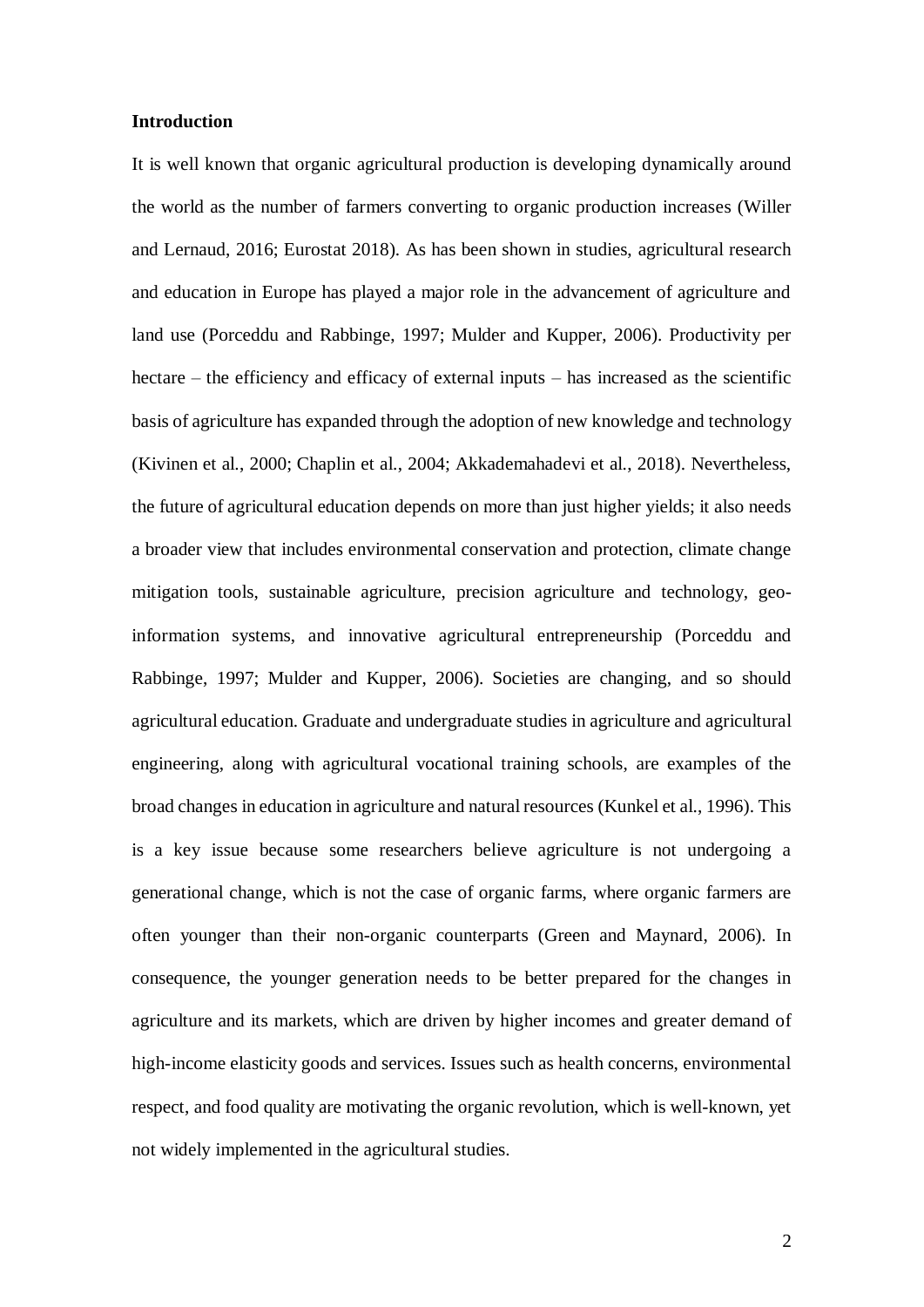Few research studies have acknowledged the importance of education in agriculture, especially the importance of the future employability of students in the organic sector of the agricultural industry. Organic farming requires more labor than conventional farming, and leads to higher rural employment (Jansen, 2000; Offermann and Nieber, 2000), which should be an incentive for agricultural education programs. We present an innovative study to provide the point of view of stakeholders toward employing qualified graduates in their companies. To our knowledge, this study is the first time organic agriculture industry stakeholders (employers) across Europe have answered questions related to issues about the appropriateness of current agricultural education and training for employment in the organic agriculture industry, stakeholders' interest in training students for employment, and what kind of abilities and skills are needed for employment.

#### **Empirical methods**

#### *Survey procedures*

A survey with stakeholders from all links of the organic food chain was carried out in 2015 in seven European countries: Czech Republic, Estonia, Finland, Germany, Italy, Poland, and Spain. The study was designed and conducted by partner universities of the European project titled "Innovative Education toward the Needs of the Organic Sector" [\(https://epos-project.net/\)](https://epos-project.net/). The University partners were (1) Warsaw University of Life Sciences, (2) Universidad Politécnica de Madrid, (3) University of Kassel, (4) University of Helsinki, (5) Estonian University of Life Sciences, (6) University of South Bohemia in Ceske Budejovice, and (7) Università degli Studi della Tuscia.

The main objective of the survey was to identify the knowledge and skills most attractive to stakeholders (employers) in the organic agriculture sector for the agricultural education sector. Stakeholders included ministries and other public bodies, certification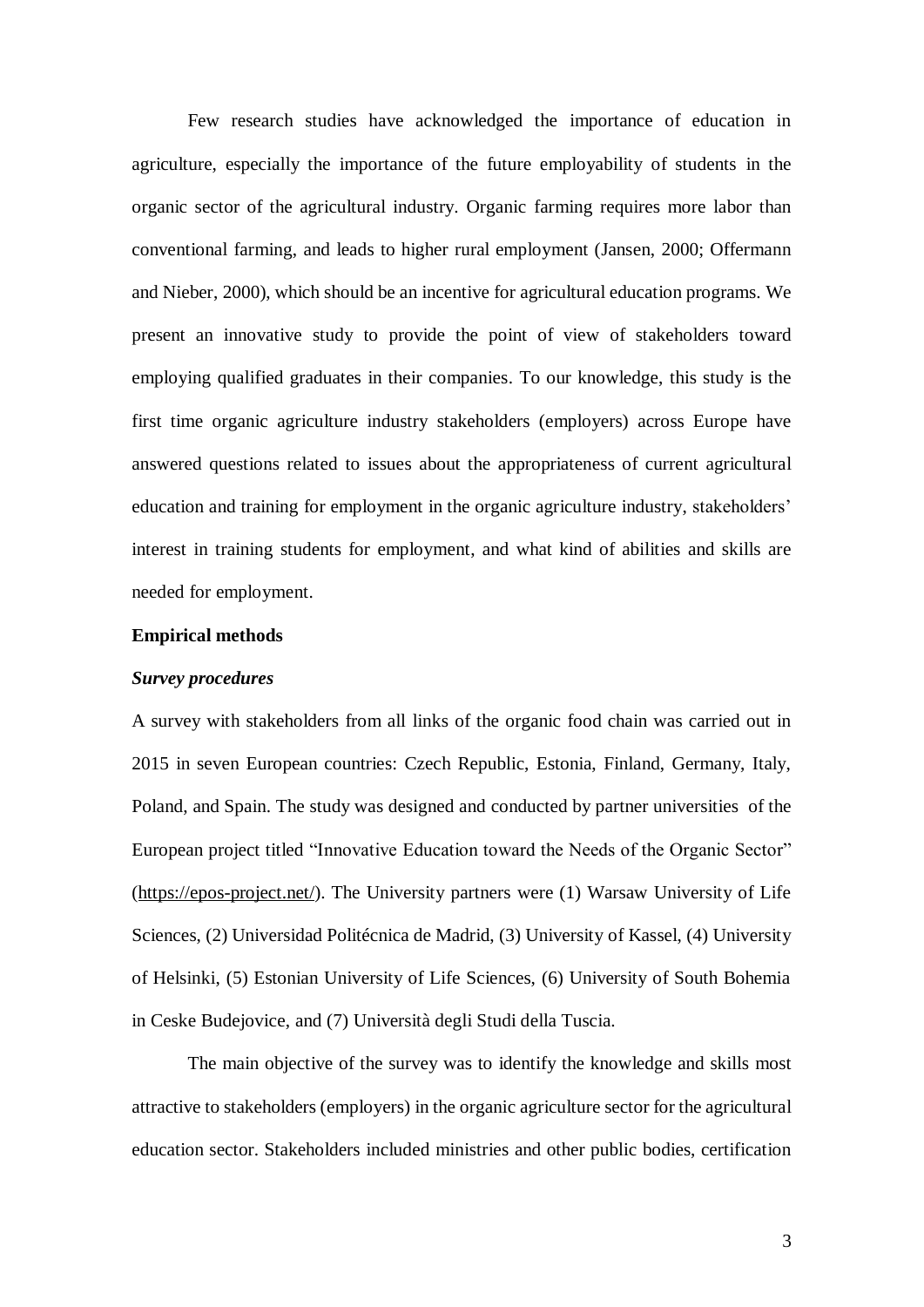bodies, advisory services, education and expert organizations, farmers, processors, and traders. All stakeholders interviewed followed or were familiar with Organic European Regulation n. 834/2007 concerning organic production and labelling (and repealing Regulation n. 2092/91). Stakeholders were contacted through national organic agriculture networks to obtain the largest possible sample (Casagrande et al., 2016), and then randomly selected based on their availability to participate in the survey.

A questionnaire with closed-ended and open-ended questions was created by the project partners to encompass the diversity among the stakeholders (Table 1). To test whether the questions were understandable, several non-target groups were asked to read and answer the survey. Closed-ended questions were drawn up in order to cover the diversity among the stakeholders. This allowed a statistical approach to multi-component analysis to reveal groups of stakeholders with similar behaviors or attitudes. Open-ended questions were added to obtain additional information for certain answers.

#### **[Insert Table 1]**

## **Table 1. Number of responses from stakeholders\* (SH) in each country (CO)**

The questionnaire was divided into five sections. The first section included the socioeconomic demographics of the stakeholders and information about their business or institution. The second section included questions related to the willingness to employ graduates in the organic agricultural industry. Stakeholders indicating a positive answer were subsequently asked to indicate their preference on the educational level of their employees (high school graduate, vocational school, bachelor, master degree, etc.). In addition, respondents were asked to rank in a five-point Likert scale the theoretical knowledge and practical skills they would expect from graduates. Beyond this information, respondents were asked about their level of satisfaction with the current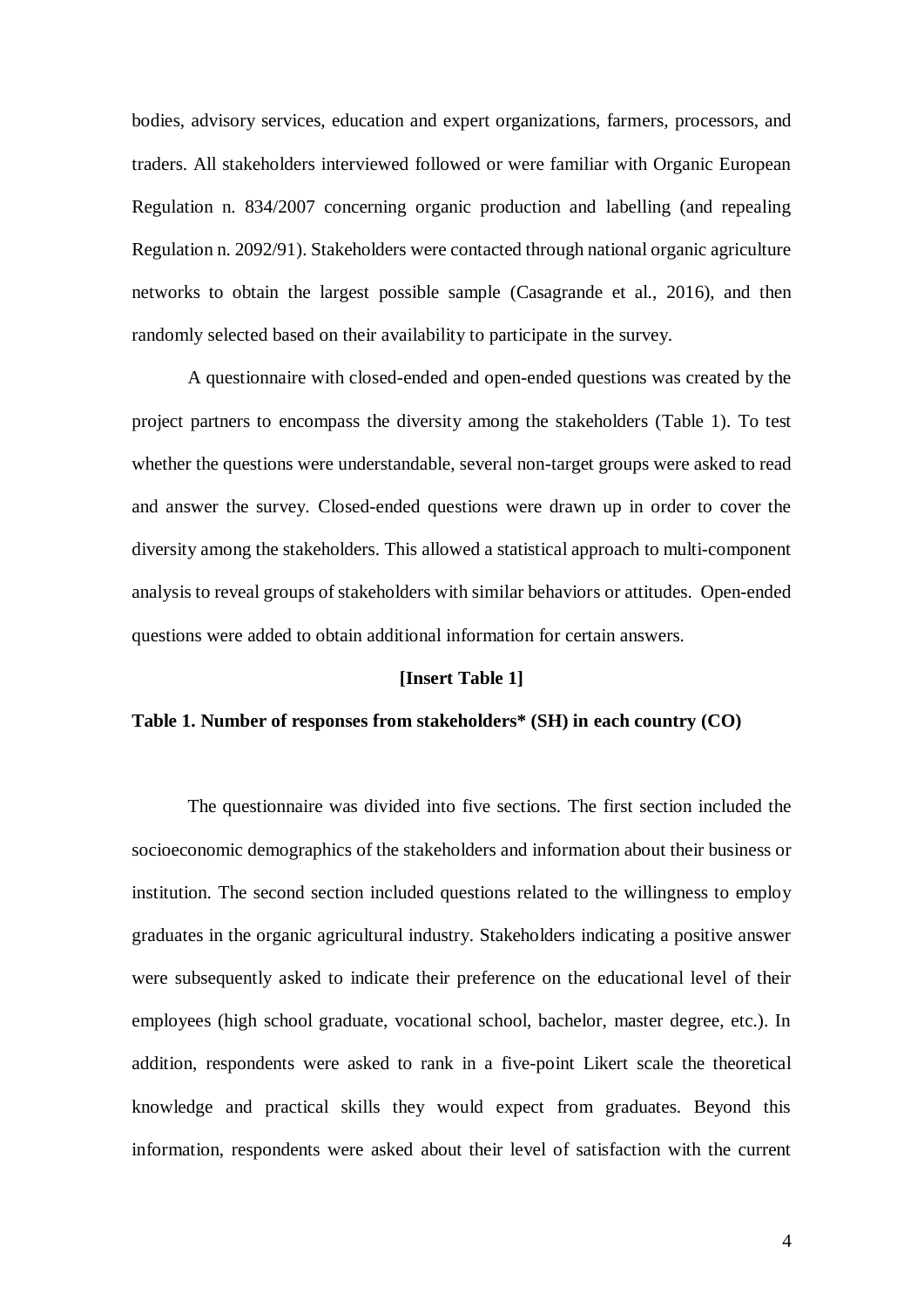degree of skills of university graduates in organic agriculture, and their preferences between traditional and more innovative teaching methods.

The questions were first written in English to establish a common understanding among the partners, and then translated into the national languages of the partners' countries. National languages were used to make it easier for the respondents to understand and answer the questions. This also strengthened the validity of the research and increased the willingness to participate in the survey. Next, the answers to the openended questions were translated from the national languages to English. In both cases, attention was paid to careful translations so as not to lose any information in the dual translation process.

Acceptable response rates were achieved by using two data collection techniques: structured interview and on-line survey. Interviews with individual stakeholders were conducted by researchers who were instructed to read questions exactly to avoid influencing the respondents in any way, and complete the questionnaire according to each respondent's replies. The on-line survey was delivered via websites and social media (Facebook). It was also possible to combine these two data collection techniques. The partners were free to choose the technique that best suited them.

### *Description of interviewed stakeholders*

Detailed information regarding the number and socioeconomic demographics of the stakeholders for each country is reported in Tables 1 and 2, respectively. Our data come from a unique dataset of 700 interviews with 537 stakeholders. In some cases, a person represented two different categories (e.g., processor and salesman), so sometimes two responses were collected from the same person. This explains why the number of respondents (CO) was lower than number of responses (SH) in Table 1. Like Casagrande et al. (2016), the objective was to collect at least 30 surveys per country.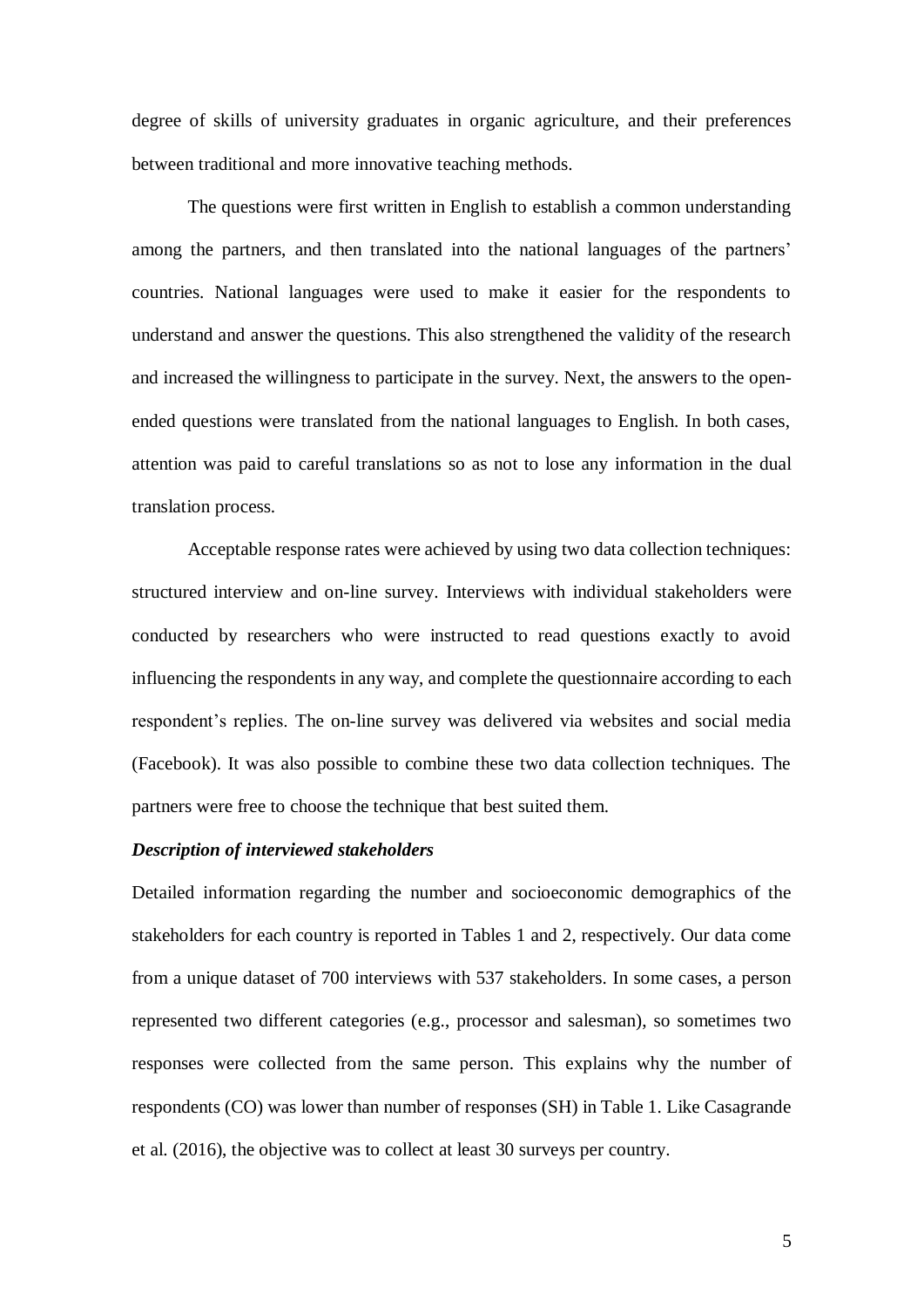The most represented groups in the survey (as well as in the real-world scenario) were farmers and processors, while the least represented groups were importers/exporters, certifiers, and representatives of the public services (Table 1). Data in Table 2 indicate that most of the respondents in all the countries were in the 41–60 age category, and the smallest group in the 60 and over age category. There were big differences in the years worked in the organic agricultural sector among the individual countries (this corresponds to years of membership in the European Union [EU]), but altogether, most of the stakeholders were active for 3–13 years. One important consequence was earlier access to EU subsidies for the older EU-member states.

#### **[Insert Table 2]**

### **Table 2. Respondents' ages and years in organic sector for each country**

The survey focused on the most interesting findings presented in five groups of thematic points: (1) degree of graduate for optional employment, (2) profile of disciplines of graduates, (3) strategies for recruitment of graduates, (4) skills requirement, and (5) teaching innovations.

### *Statistical analysis*

All data in the dataset were distributed within a scoring system, ranking from 1 to 5 ('undesirable / disagree' by scores 1 and 2; 'no opinion' by score 3; 'desirable / agree' by scores 4 and 5). Nonparametric Kruskal–Wallis ANOVAs were applied using the Minitab17© statistical software. Means were compared with the Dunn-Bonferroni multiple comparisons test. Evaluations were carried out by clustering whole questions of the dataset: (a) per thematic point, (b) per partner country, and (c) per stakeholder. Stakeholders were categorized as (1) farmers, (2) processors, (3) salesmen, (4)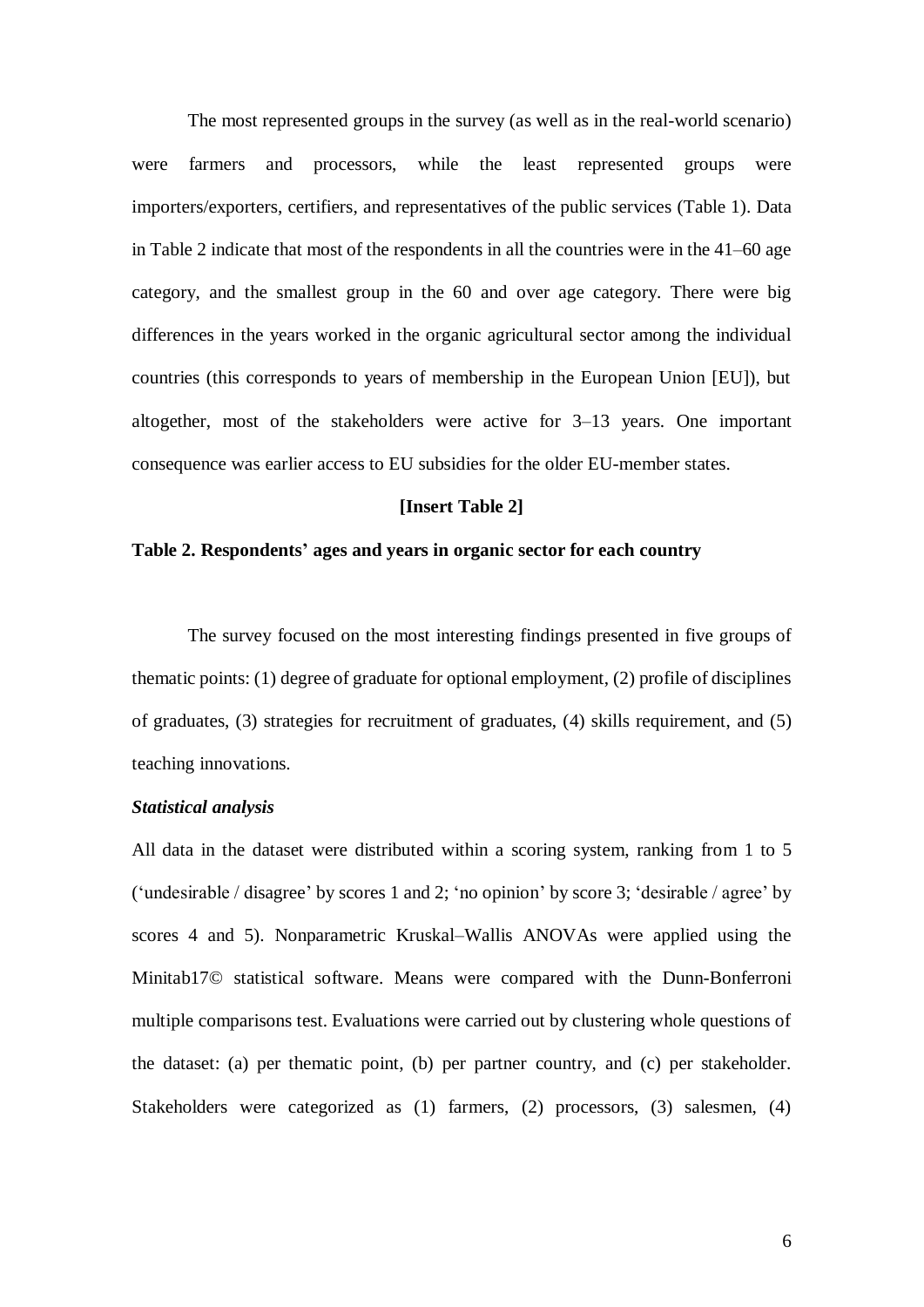import/export representatives, (5) consultants, (6) certifiers, (7) public service representatives, and (8) educators.

It is important to underline that all figures  $(1–5)$  are prepared for the whole dataset of stakeholders' answers (700) in all countries. Tables 3–7 present detailed information (see Results section).

It is also important to say that the statistical tools used allowed us to overcome the problem of the uneven number of responses from different stakeholder groups. The N per variant or minimum/maximum per variant group is included in the tables and figures. There are no weaknesses due to under-sized groups.

## **Results**

## *Type of graduate*

We were interested in studying the 'type of graduate' preferred by the different stakeholders of the organic sector for optimal employment. The possible answers to this question were six fixed replies: three for academic degrees and three for non-academic degrees. The ranking of estimates of the six replies over all country data is presented in Figure 1. Our results showed that stakeholders generally preferred to hire employees with vocational school and bachelor degrees rather than PhD degrees (Figure 1). Generally, the least preferred employees were the ones with PhD degrees, as there were statistically significant differences between the PhD degree and all other degrees.

## **[Insert Figure 1]**

### **Figure 1. Preferred degrees of graduates for employment (all stakeholders together)**

The preferred degrees for stakeholders employing graduates in the organic sector are presented in Table 3. The PhD degree was the most desirable by educators and public sector representatives, and the least desirable by salesmen, farmers, and processors. The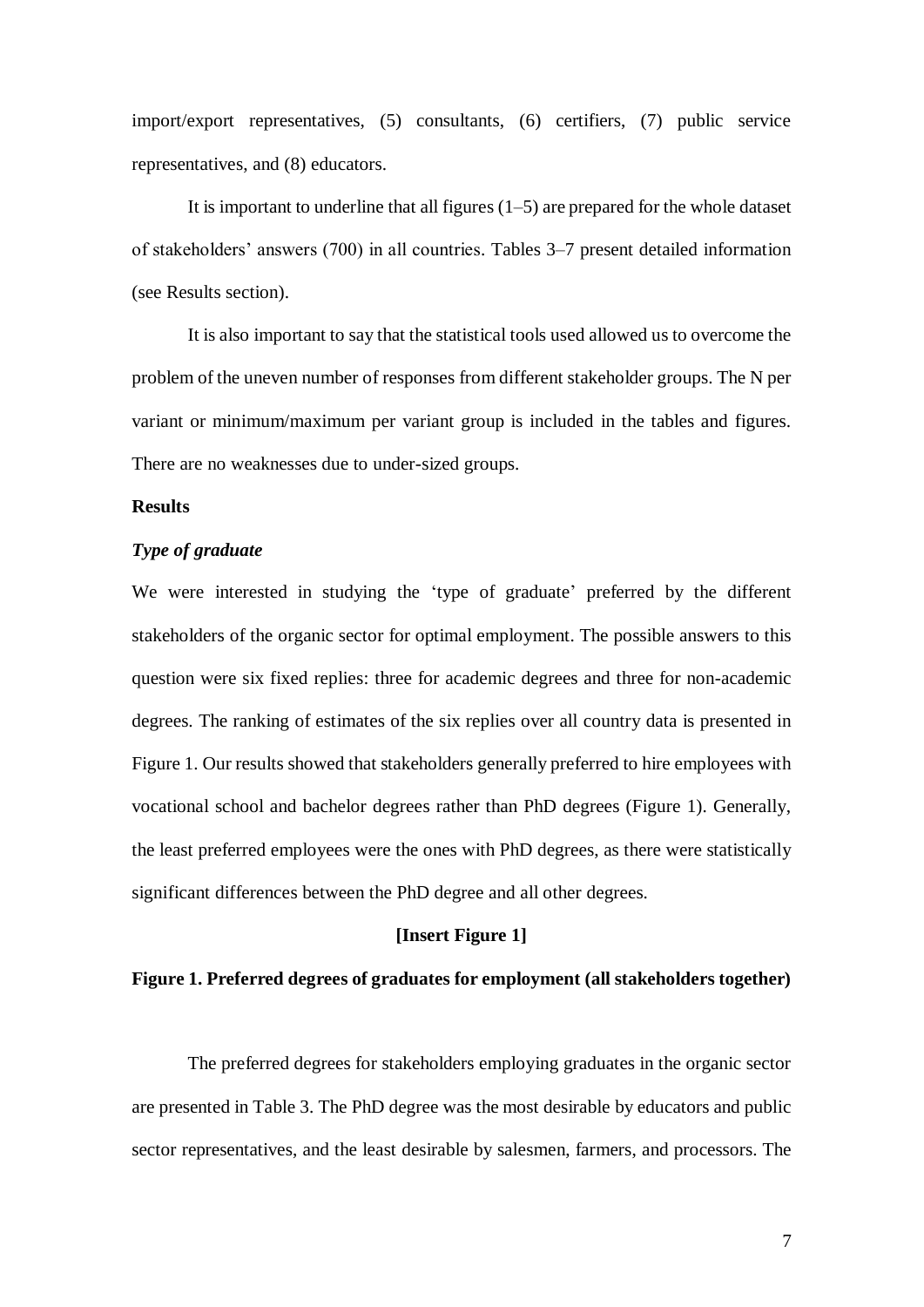vocational school degree was the most desirable by farmers, processors, and salesmen, and least desirable by certifiers and educators.

#### **[Insert Table 3]**

**Table 3. Desirability of selected educational degrees of graduates for different stakeholders**

## *Profile of discipline of graduates*

In line with the type of graduate preferred, we delved into the subject of the theoretical knowledge expected from graduates. Results of the survey for all stakeholders from all countries clearly showed a preference for the disciplines of plant production, plant protection, and animal production on the production side; food quality and food technology on the food system side; and marketing and legislation on the economics and juridical sides (Figure 2). The least desirable graduate discipline-profiles were arithmetic, biotechnology, and finances. Again, due to the distinctly different needs of the various stakeholders, there were clear differences within the answers for the same topics (Table 4).

## **[Insert Figure 2]**

**Figure 2. Desirable discipline-profiles of graduates for employment (all stakeholders together)**

## **[Insert Table 4]**

**Table 4. Desirability of selected knowledge areas of graduates for different stakeholders**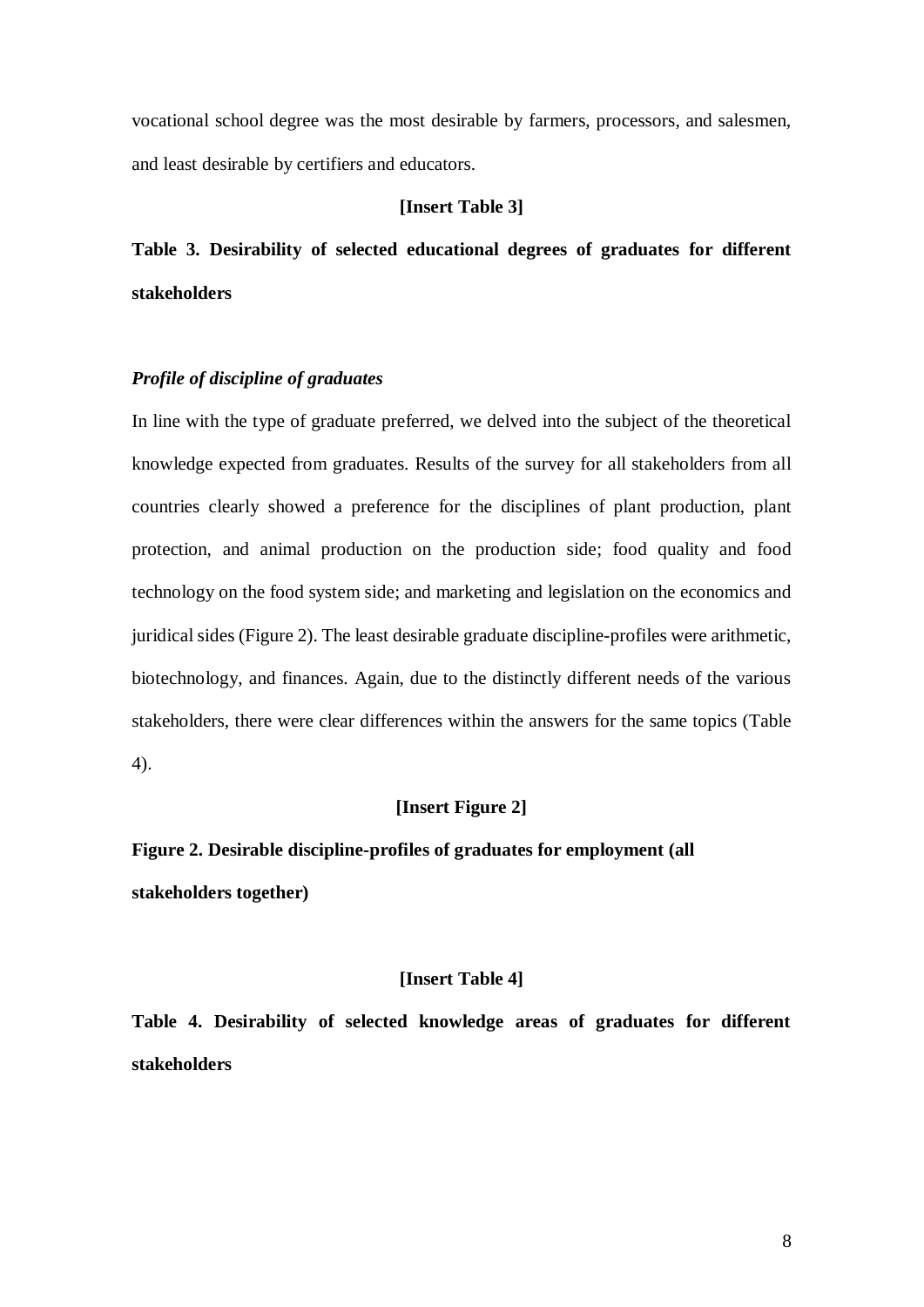Knowledge in plant production receives a high score from farmers, certifiers, and educators (level of agreement, 82–90% desirable), results which significantly differ from those of processors and salesmen (level of agreement, 50–57% desirable and 29% undesirable). Food technology receives a high score from processors, importers/exporters, and salesmen (level of agreement, 82% and 73%, respectively). By contrast, only 52–54% of consultants and farmers desire the same background; differences between these two groups of stakeholders are significant (Table 4). Also, there are significant distinctions between the replies of the stakeholders from various countries (Table 5). For example, plant production is significantly more desired by stakeholders from Estonia and Spain (81% and 86 %, respectively) than by stakeholders from Germany and Poland (65% and 58%, respectively).

#### **[Insert Table 5]**

# **Table 5. Desirability of selected knowledge areas of graduates in different countries (for all stakeholders together)**

## *Strategies for recruitment*

The question of how new employees are recruited was posed to the different stakeholders, with six possible answers provided: recommendations, people known by recruiter, internships (training), other methods, advertisements on Internet, and advertisements in print media (Figure 3). The results show that the stakeholders prefer to follow an informal recruitment channel (recommendations, people known by recruiter), rather than formal channels (advertisements on Internet or in print media). The difference between informal and formal recruitment channels is significant.

## **[Insert Figure 3]**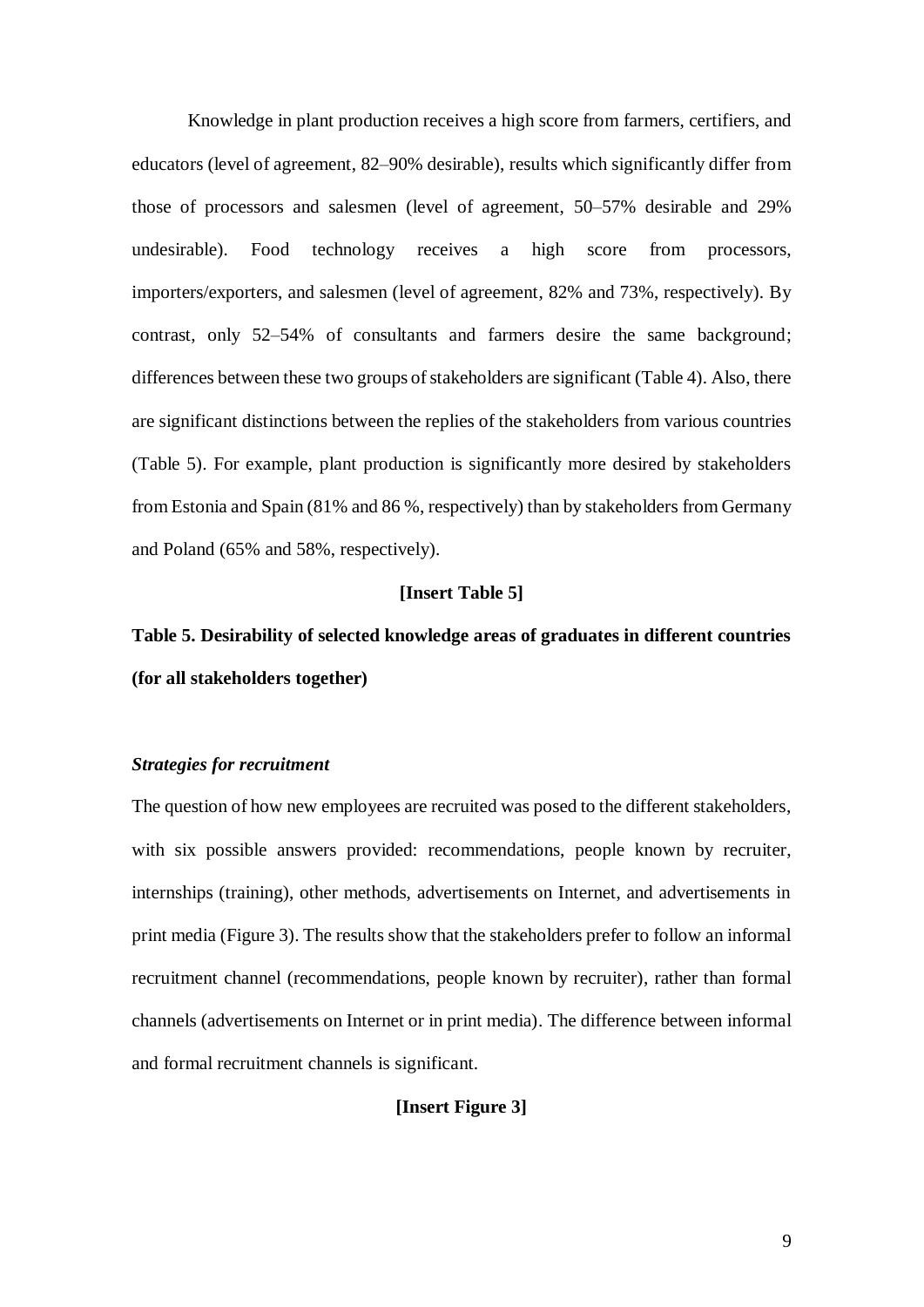**Figure 3. Strategies of recruitment for employment of graduates (all stakeholders together)**

#### *Skills requirements*

Desirability of different skill requirements by graduates for the stakeholders is presented in Figure 4. Analysing all the skills together shows that the most desirable skills are practical expertise, teamwork, and analytical/problem solving.

## **[Insert Figure 4]**

**Figure 4. Desirability of different skills of graduates by potential employers (all stakeholders together)**

Table 6 also presents details regarding the desirability of different skills by stakeholders. Generally, all skills together are most desired by consultants (75%). This result is understandable because consultants need higher knowledge and skills in their profession.

#### **[Insert Table 6]**

# **Table 6. Desirability of knowledge areas/skills of graduates for stakeholders (treated separately and whole group)**

Table 6 also illustrates the desirability of the graduates' knowledge and skills for in particular countries. Finnish and Estonian stakeholders were the most interested in the knowledge and skills of the graduates, while Italian, German and Polish stakeholders were the least interested. The difference was statistically significant.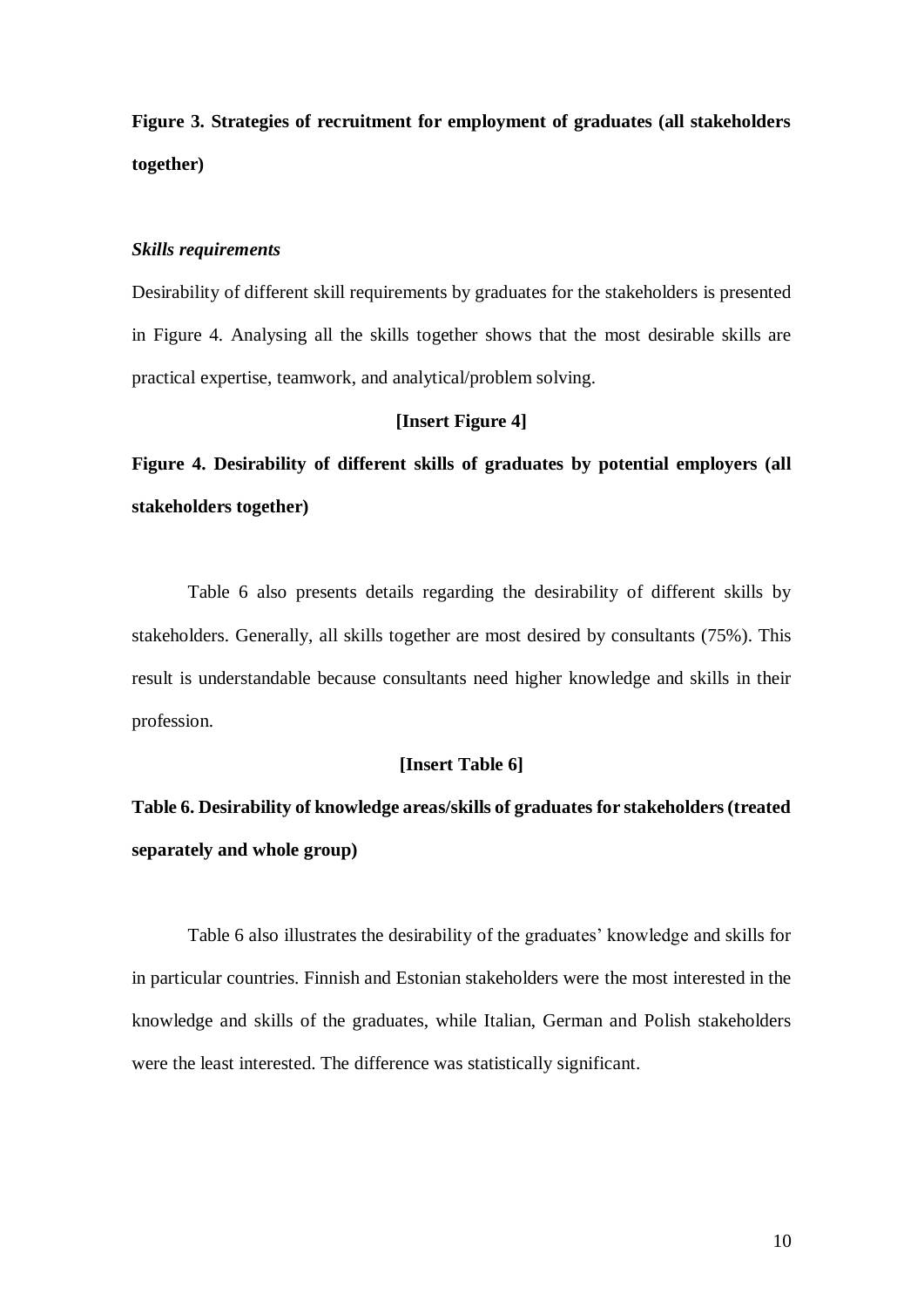#### *Teaching methods*

The last part of the survey is illustrated in Figure 5. In the opinion of all stakeholders together, the most desired innovation in academic teaching is learning by cooperation with enterprises  $(>81\%)$ , followed by learning by defining and solving problems  $(>75\%)$ and learning by teamwork on specific projects (>60%).

### **[Insert Figure 5]**

## **Figure 5. Approach to innovation in teaching (all stakeholders together)**

Table 7 shows detailed information regarding the approach to innovations in teaching graduates. Consultants and certifiers are the most interested in teaching innovations (84% and 86%, respectively), while farmers and processors are the least interested (71% and 72%, respectively). Again, this is in line with the previous results because consultants and certifiers are directly interested in the modern skills of graduates.

#### **[Insert Table 7]**

**Table 7. Approach to innovations in teaching (1) common ranking by different stakeholders, (2) common ranking by individual countries** 

Examining the country-specific data, Italian and Czech stakeholders are slightly more interested in the teaching innovations than their colleagues from other countries, but the differences are not significant. The least interested in teaching innovations are surprisingly the German stakeholders. In general, all stakeholders indicated a high preference (agreement-level >70%) toward new teaching approaches (i.e., problemsolving, teamwork, and practice-based strategies).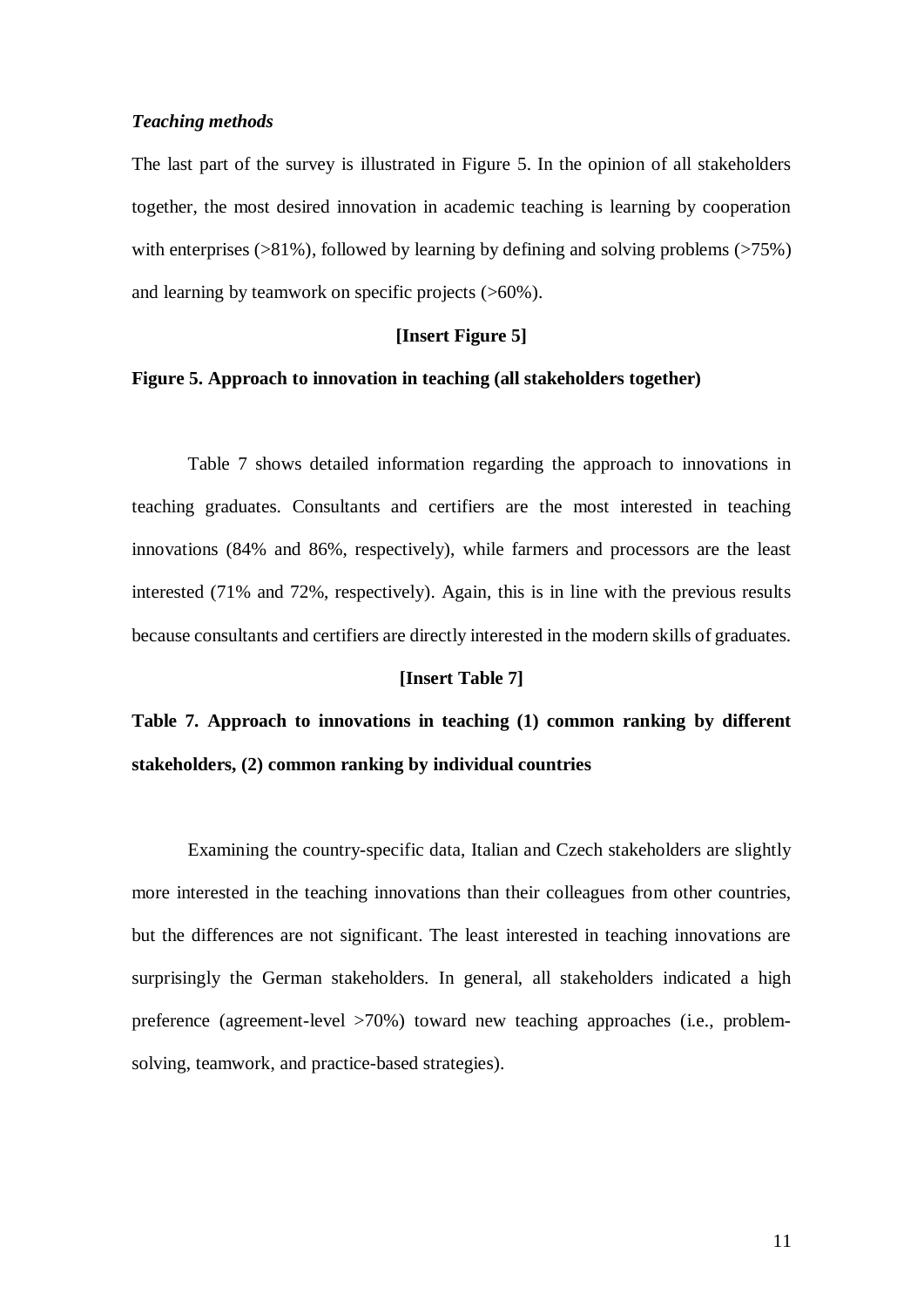#### **Discussion**

The literature research indicates that the topic of employers' (stakeholders) demand for better qualified graduates within the organic sector is new, and the present study is one of the first to analyse this issue.

The present study shows that the most attractive degree for stakeholders is vocational education, followed by BSc, MSc, and PhD studies. The result that employees with PhD degrees are not preferred by stakeholders is not surprising in the context of the practical professions offered by the organic agriculture industry. We have to consider the positions of the stakeholders (Table 1), which clearly differentiate between those more focused on personnel with practical skills (farmers, processors, and salesmen) and those more focused on personnel with theoretical knowledge (educators and public service).

The type of education degree can have a strong influence on how graduates perceive agriculture (as one total component or groups of individual components). Both the general and specific approaches can be very productive in scientific terms. The first by the implementation and derivation of practical rules, and the second by gaining understanding in some of the basic processes involved. The distinction between the two approaches has its counterpart in education and training (Porceddu and Rabinge, 1997).

Different studies report higher values for labor in the organic sector than in the conventional sector (Offermann and Nieber, 2000), in addition to greater demand for employees, thus helping to reverse the decline in the agricultural labor force, which has fallen in the last decades (Green and Maynard, 2006). Agricultural employment has decreased by 2% per year during the last 25 years, although the number of EU agricultural employment still exceeds 5% (Porceddu and Rabinge, 1997). The effect of education on agriculture professionals shows that studies incorporating organic agriculture has a positive influence for adopting environmentally friendly practices (Padel, 2001; Wheeler,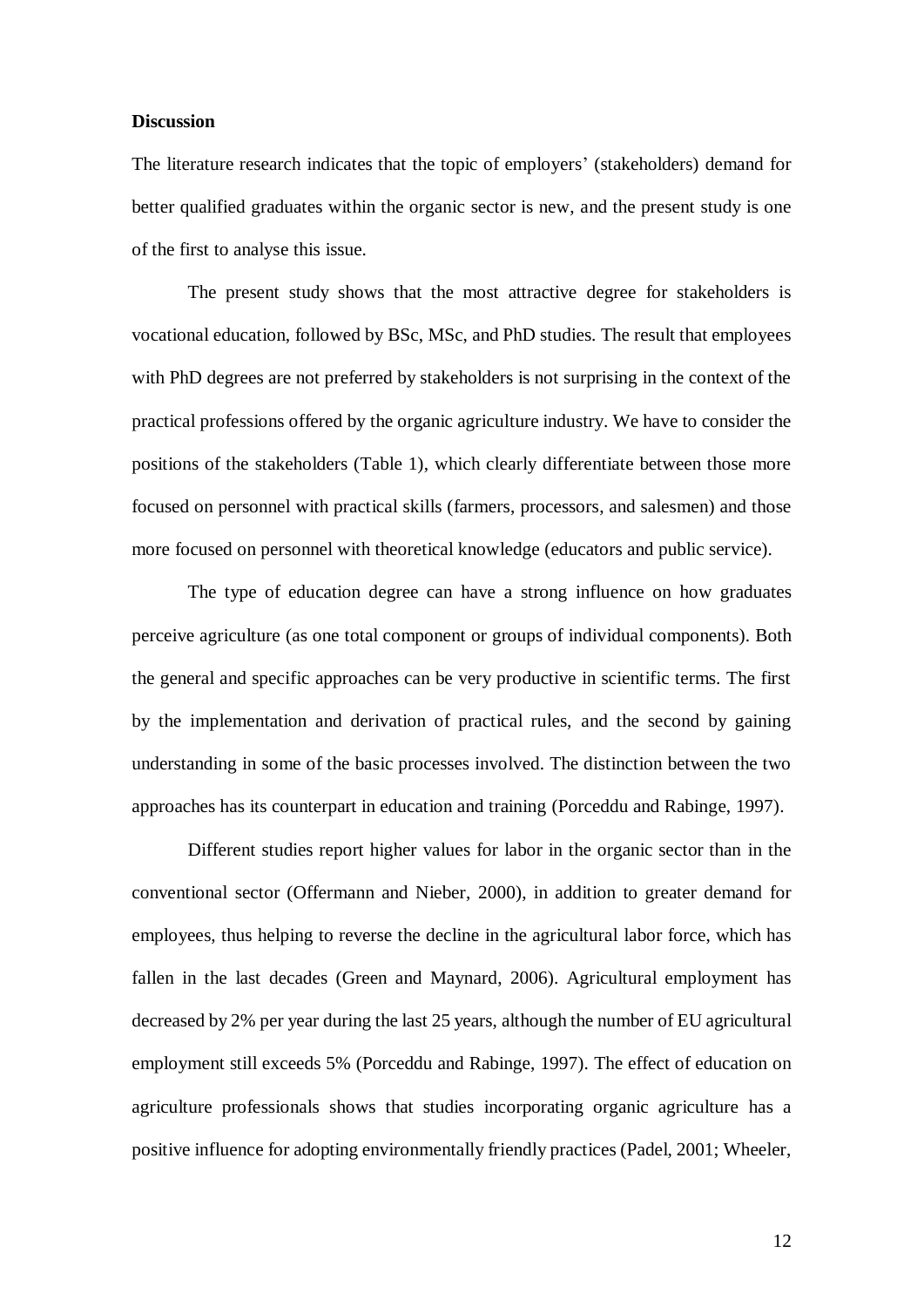2008; Kallas et al., 2010), and that better educated, as well as younger, professionals are more likely to adopt the organic farming certification (Aubert and Enjolras, 2017). Data suggest that formal education has a positive influence on students' perception of the benefits of organic agriculture (Nunez et al., 2014), with organic agriculture classes increasingly being offered (Hilimire and McLaughlin, 2015). More students are interested in alterative food systems, with a strong accent on organic methods. Students are also interested in related subjects, such as health, environmental sustainability, accessibility, and social justice. Even so, Williams and Wise (1997) discovered that despite high school students being positive about the potential impel of sustainable agriculture, they do not fully understand how sustainable agriculture components fit together and relate to social goals such as quality water, safe food, and preservation of natural resources. There needs to be better development of teaching and learning initiatives for sustainable (organic) agriculture in schools for students majoring in agriculture.

Taking into account the fact that the organic market growth is increasing, stakeholders are interested in topics clearly connected to practical needs such as plant production, plant protection, and animal production, as well as topics related to food quality and marketing. Stakeholders are aware of the importance of the future of green marketing and its potential effect on the agricultural industry (Byrla, 2015).

Regarding strategies for recruitment, we found that organic agriculture stakeholders significantly prefer informal routes. There has always been a distinction between the formal (advertisements, job agencies, etc.) and informal (word-of-mouth methods, social connections, etc.) recruitment methods. Informal recruitment methods are often used for screening new personnel in many types of jobs (Flap and Boxman, 2001; Marsden and Gorman, 2001; Breaugh, 2013) because they provide more accurate information about prospective employees (Gërhxani and Koster, 2015). Using informal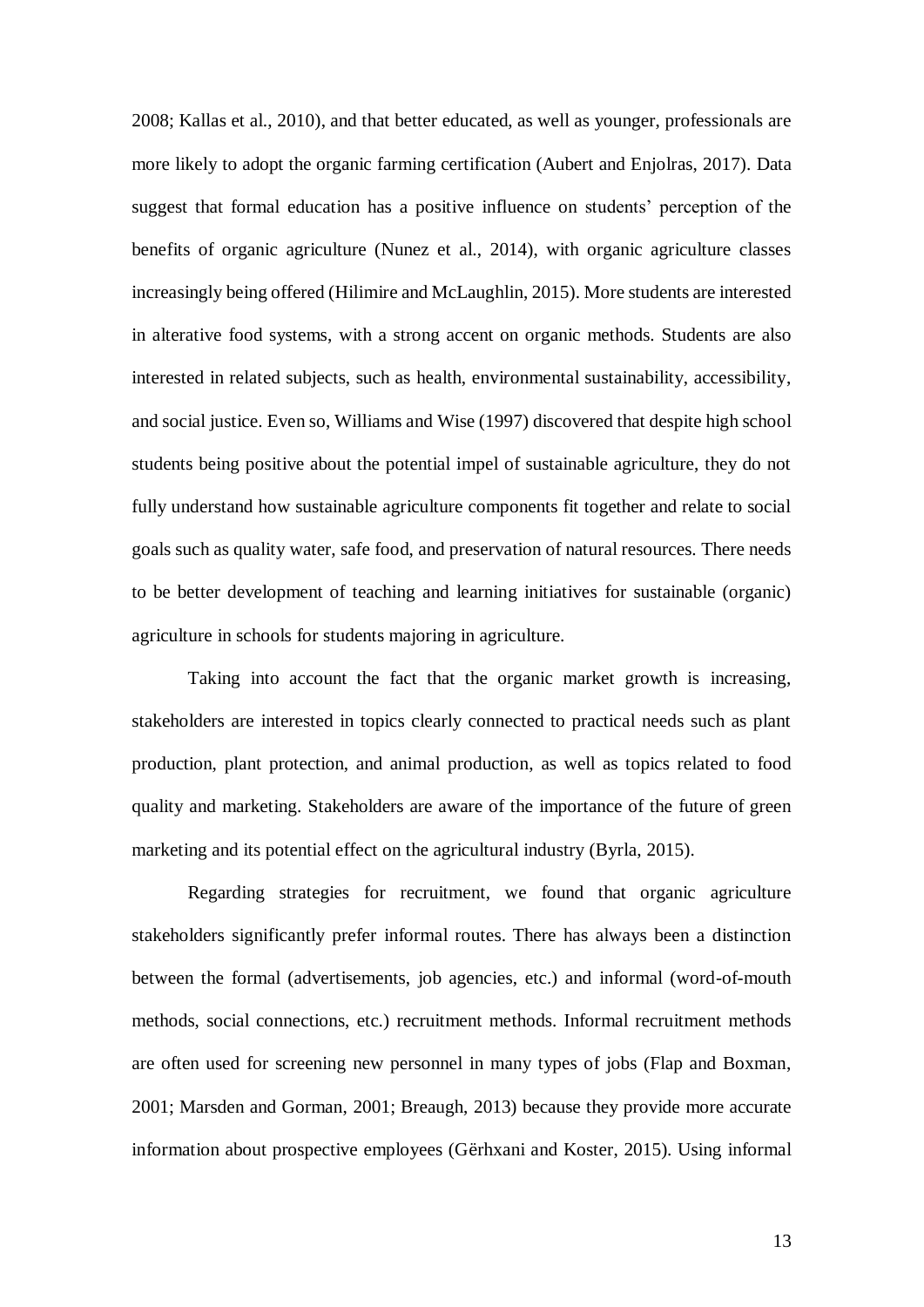recruitment methods has additional advantages besides the obvious speed and cost of the process (Watson, 1989; Carroll et al., 1999).

One of the major issues of recruitment is knowing what makes graduates employable. Results from our study show that for stakeholders (employers), the most attractive skills are the practical expertise, teamwork, and problem solving skills, while the least attractive skills are working in a lab, knowledge in specific computer software, and expertise in financial issues. Previous studies have shown that small firms have problems in attracting the staff they need, often due to low salaries (Atkinson and Storey, 1994), and lack of basic skills, especially among younger workers (Carroll, 1999). Kunkel et al. (1996) posit that "the most important step in implementing the needed fundamental changes in higher education in agriculture and natural resources is to gain a perceptive understanding of the society and the industries for which our graduates must be readied." That is why this issue is so relevant and there is the clear need to know the demands of stakeholders (employers). Karsten and Risius (2004) report that stakeholders complain about graduates being deficient in skills such as writing, speaking, problem solving, data collection, and learning on their own. Moreover, stakeholders report that graduates have low awareness of environmental issues, and different cultures and attitudes. According to our study, highly desired skills are analytical/problem solving expertise and ability to adapt/act in new situations. A study by Gil et al. (2015) confirms these findings, adding that additional training is needed to improve employees' competencies (i.e., the ability to act in new situations is an important basic skill).

Humburg et al. (2013) states that professional expertise is the most important skill set that affects graduates' employability. Other important skills are interpersonal skills, relevant work experience, innovative/creative skills, and commercial/entrepreneurial skills. There is high interest in the practical skills and internship experience.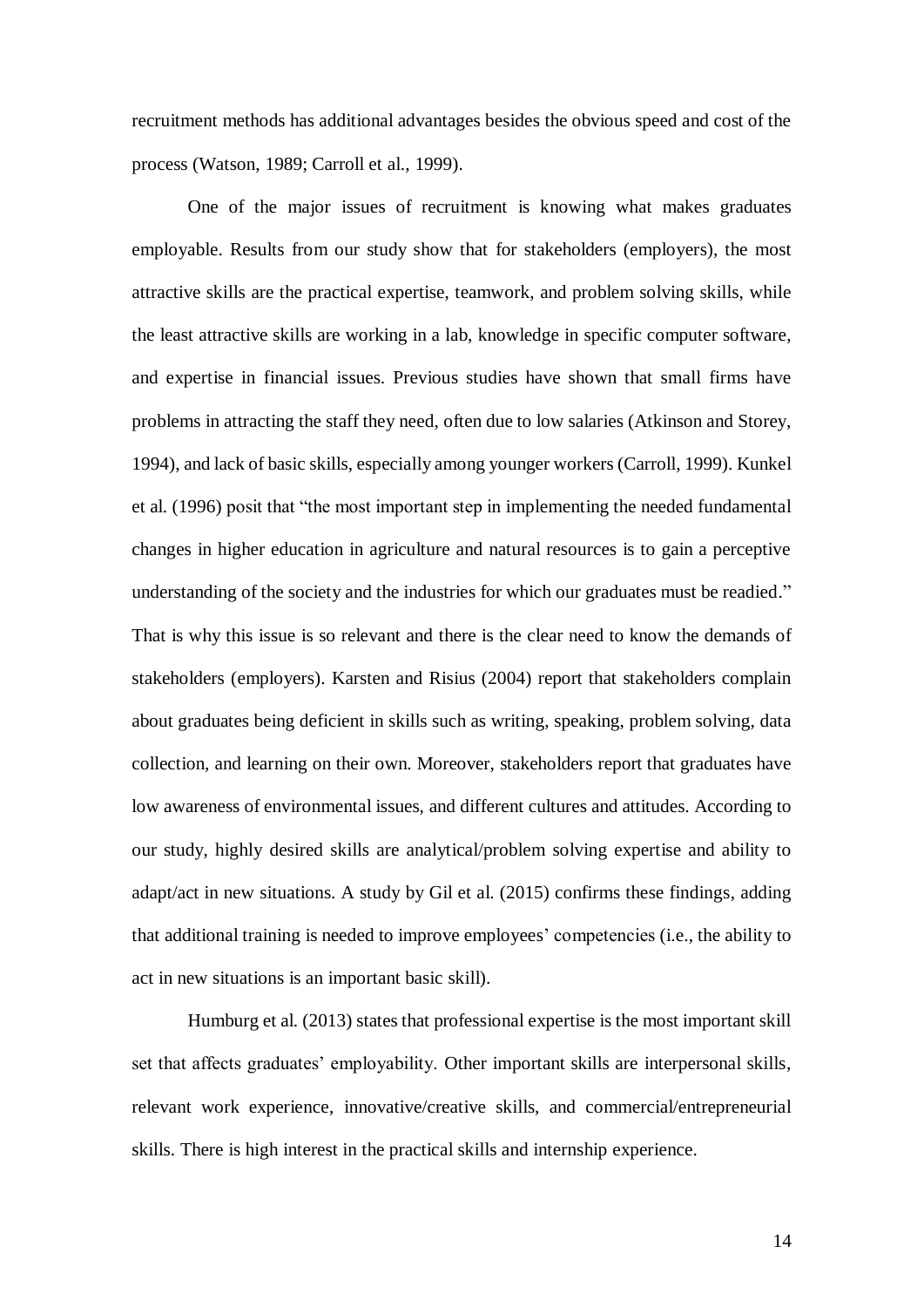Regarding teaching methods, our results clearly indicate that innovations in the teaching/learning process are necessary within organic agricultural education. The order of preference by stakeholders is learning by cooperation with enterprises/other representatives of the organic sector, learning by defining and solving problems, and learning by teamwork on specific projects (Figure 5).

The conclusions reached in the study by Butun et al. (2008) are relevant for the present study. The authors find the problem-based learning (PBL) approach is an effective method to cope with stakeholders' (employers) demands, especially the ability to find and filter proper information, to work both independently and as part of a team, to acquire new knowledge, and to take the initiative. Achieving these professional skills requires good social skills and learning abilities. Hilimire (2016) find that effective approaches include emphasizing interdisciplinary skills while balancing experience, theory, and practical skills acquisition. Penttinen et al. (2013) state that all didactic practices should aim at paralleling the holistic construction of students' careers with their well-being to facilitate students' transition from university to working life. Hilimire et al. (2014) find that neither traditional nor non-traditional agricultural education programs explicitly address food systems from a global, structural, and sociocultural perspective. Hilimire (2016) further finds that students participating in these courses develop deep critical thinking skills around value-based difficult issues to solve complicated food systems problems. The need to combine a study program with internships or training in companies can be the key for successful employment (Karsten and Risius, 2004).

In summary, professional agricultural educators need to think strategically about what needs to be accomplished to prepare the human resources required for feeding the world's population and protecting the environment and, where necessary, be prepared to shed traditions that constrain the profession. Making improvements in the quality of

15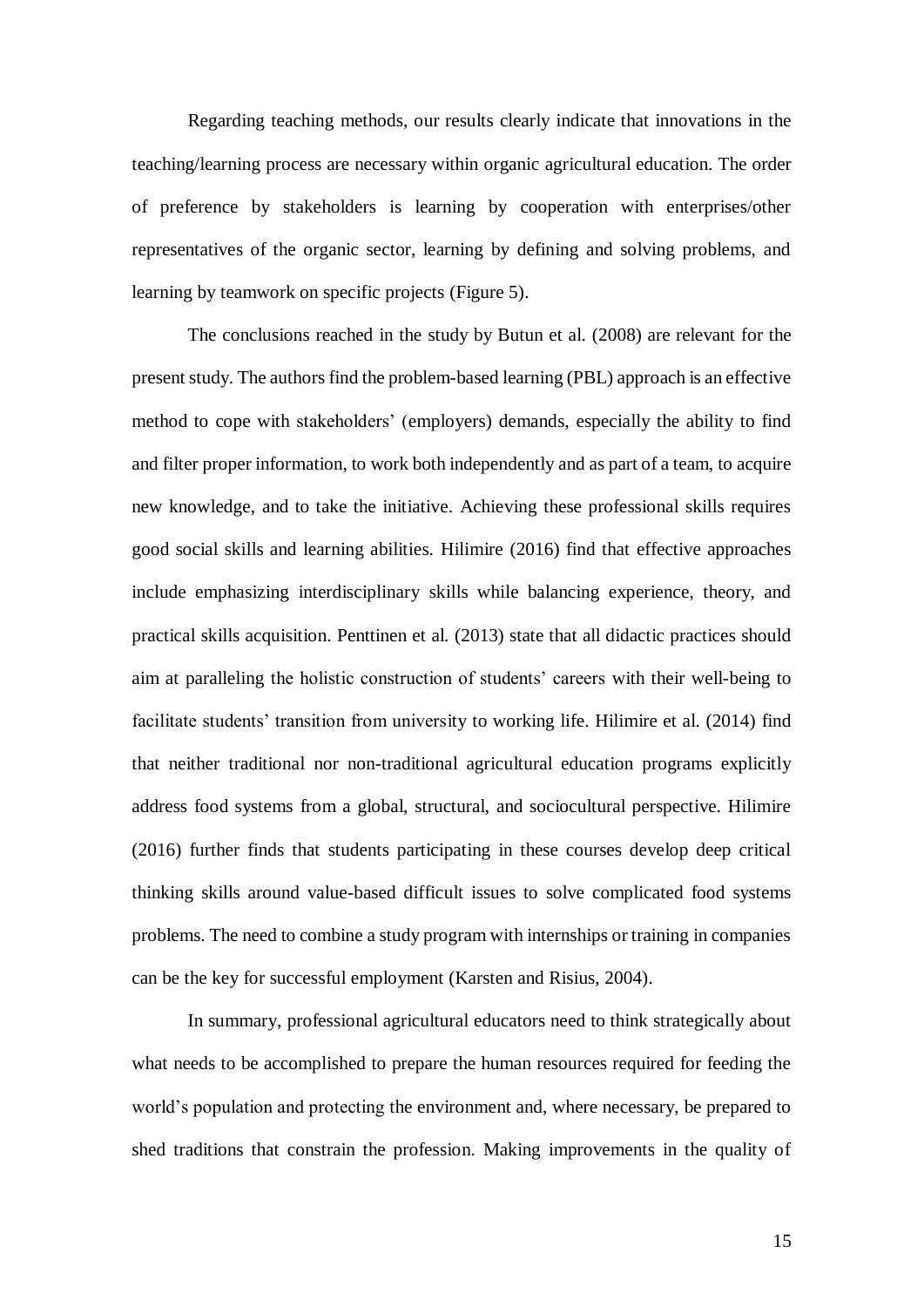higher agricultural education worldwide will depend on a variety of interrelated changes. Some changes will require efforts at the individual institutional level while others will require global cooperation (Acker, 1999).

### **Conclusions**

We have evaluated at the European scale the needs of the job market of different stakeholders, and can offer some new findings relevant for future educational activities within organic agriculture. There is a clear willingness to employ graduates in organic agriculture, which is crucial for both the education system and the sector; however, there is no common agreement in the level of studies (varying from vocational education to doctorate studies) to best achieve this. From the stakeholders' (employers) point of view, the most desirable knowledge among graduates of organic agricultural studies is plant production, food quality, and plant protection, while the most desired skills are practical expertise, teamwork, and problem solving skills. We can conclude that stakeholders are not satisfied with the level of knowledge of the current graduates, and point out that traditional teaching methods may not be the most adequate ones. Teaching methods should be adapted to the needs of the stakeholders (employers) and innovative tools are necessary. It is important to increase cooperation with companies or other representatives of the organic sector, and to learn by defining and solving problems in order to have a broader understanding of the situation. This can be a challenge for current study programs of all levels across Europe, but we think it is the starting point to ensure a successful organic sector which, year after year, is increasing its presence all over the world.

## **Acknowledgements**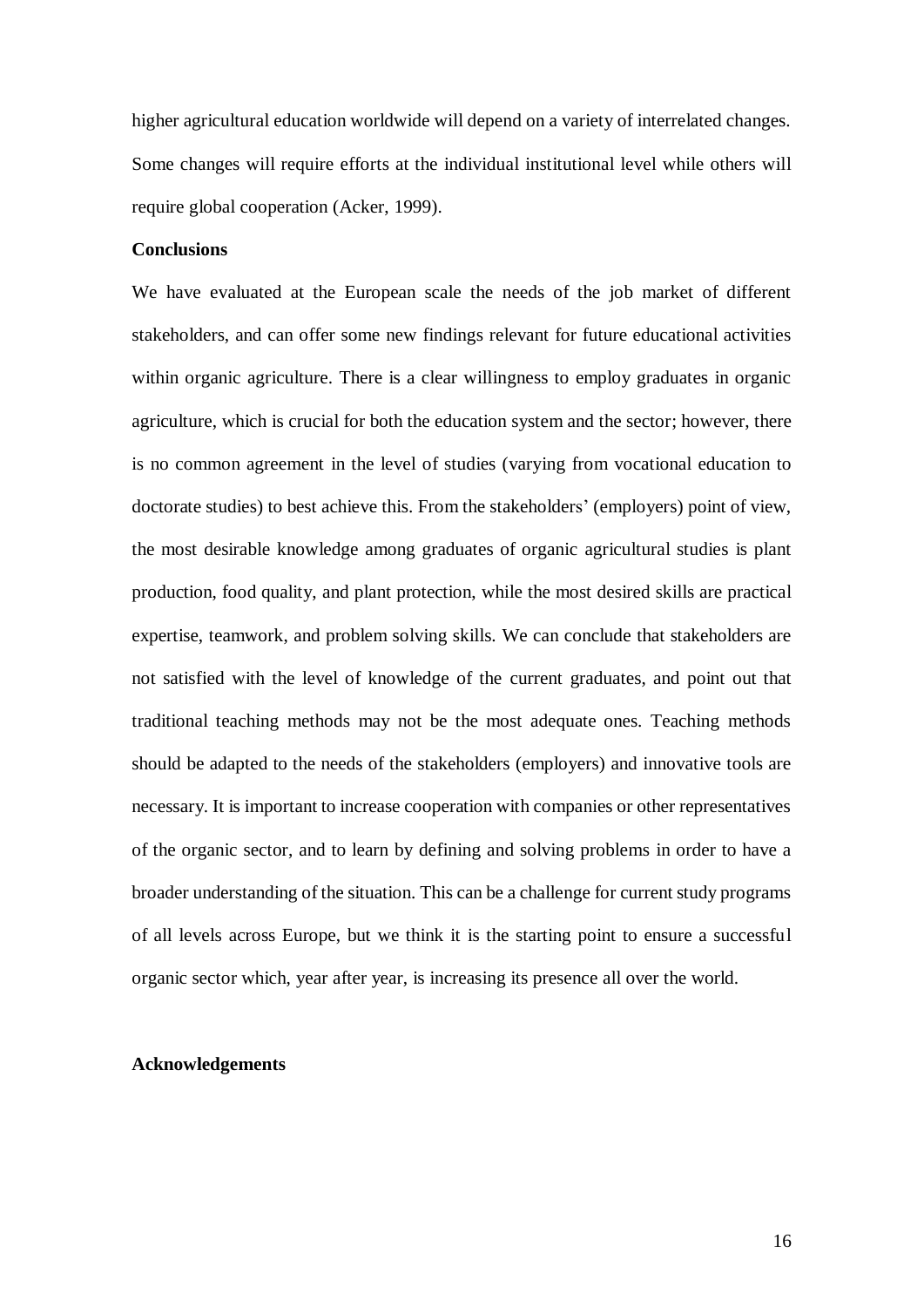This study has been funded by the project 'Innovative Education towards the Needs of the Organic Sector' acronym EPOS no. 2014-1-PL1-KA203-003392. The authors are grateful for the possibility of participating in this project and collecting study materials.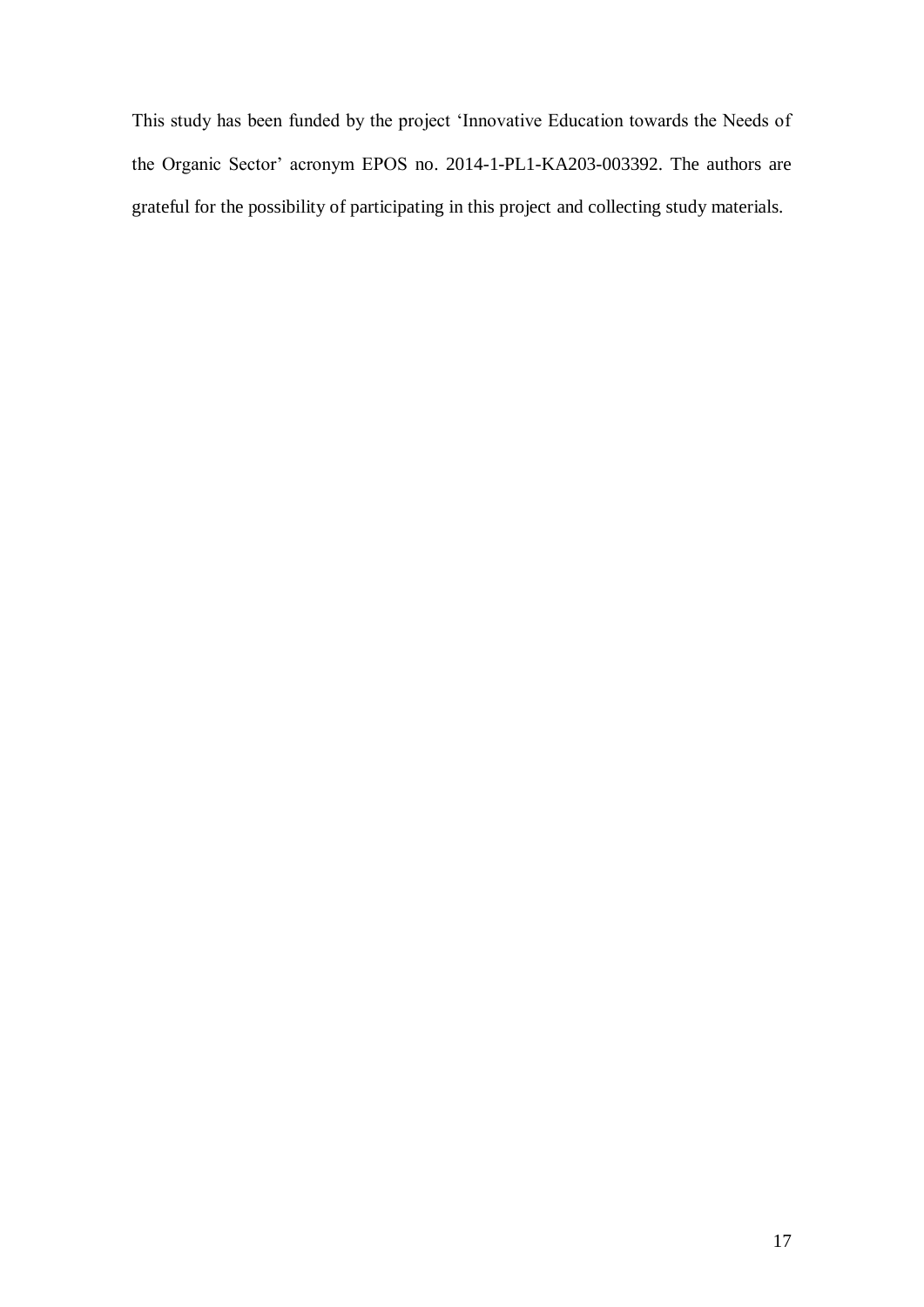#### **References**

Acker, D.G. 1999. Improving the quality of higher education in agriculture globally in the 21st century: Constraints and opportunities. *Journal of International Agricultural and Extension Education* 6:47-53

Akkamahadevi, H., Sreenivasulu, M., Sreenivasa, R., and M. Lankati. 2018. A study on knowledge level of farmers on organic red gram cultivation practices in drylands areas of Karnakata, India. *International Journal of Current Microbiology and Applied Sciences* 7:435-440

- Atkinson, J. and Storey, D. 1994. Small firms and employment. In J. Atkinson and D. Storey (eds). *Employment, the Small Firm, and the Labour Market.* Routledge, London.
- Aubert, M. and G. Enjolras. 2017. French labour-force participation in organic farming. *Human Systems Management* 36:163-172
- Breaugh, J.A. 2013. Employee recruitment, *Annual Review of Psychology* 64:389-416.
- Butun, E., Erkin, H.C., and Altintas, L. 2008. A new teamwork-based PBL problem design for electrical and electronic engineering education: A systems approach. *International Journal of Electrical Engineering Education* 45:110-120.
- Byrla, P. 2015. The development of organic food market as an element of sustainable development concept implementation. *Problems of Sustainable Development* 10:79-88.
- Carroll, M., Marchington, M., Earnshaw, J., and S. Taylor. 1999. Recruitment in small firms: Processes, methods and problems. *Employee Relations* 21:236-250.
- Casagrande, M., Peigné, J., Payet, V., Mäder, P., Sans, F.X., Blanco-Moreno, J.M., Antichi; D., Bàrberi; P., Beeckman A., Bigongiali, F., Cooper, J., Dierauer, H., Gascoyne, K., Grosse, M., Heß, J., Kranzler, A., Luik, A., Peetsmann, E.,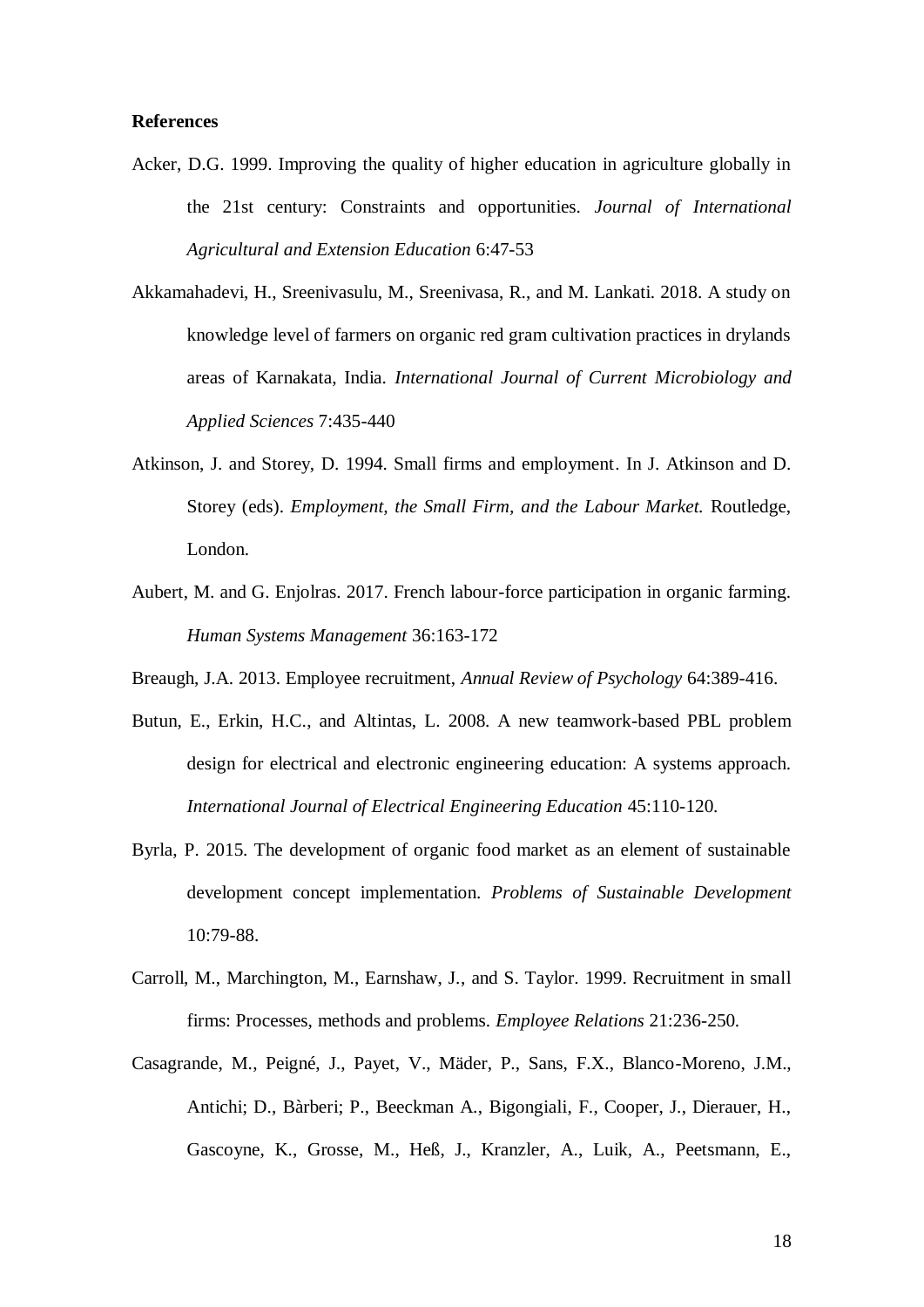Surböck, A., Willekens, K., and David, C. 2016. Organic farmers' motivations and challenges for adopting conservation agriculture in Europe. *Organic Agriculture* 6:281-295.

- Chaplin, H., Davidova, S., and M. Gorton. 2004. Agricultural adjustment and the diversification of farm households and corporate farms in Central Europe. *Journal of Rural Studies* 20:61-77.
- Eurostat. 2018. Organic operators by status of the registration process (from 2012 onwards). EU Open Data Portal, Eurostat.
- Flap, H.D. and E.A.W. Boxman. 2001. Getting started: The influence of social capital on the start of the occupational career. In N. Lin, K. Cook, and R. Burt (eds). *Social Capital: Theory and Research*. Aldine de Gruyter, New York, pp. 159-185
- Gërxhani, K. and F. Koster. 2015. Making the right move. Investigating employers' recruitment strategies. *Personnel Review* 44:781-800
- Gil, A.J., Garcia-Alcaraz, J.L., and M. Mataveli. 2015. The training demand in organizational changes processes in the Spanish wine sector. *European Journal of Training and Development* 39:315-331.
- Green, M. and R. Maynard. 2006. The employment benefits of organic farming. What will organic farming deliver? *Aspects of Applied Biology* 79:51-55.
- Hilimire, K. 2016. Theory and practice of an interdisciplinary food systems curriculum. *North American Colleges and Teachers of Agriculture Journal* 60:227-233.
- Hilimire, K., Gillon, S., McLaughlin, B.C., Dowd-Uribe, B. and Monsen, K.L. 2014. Food for thought: Developing curricula for sustainable food systems education programs. *Agroecology and Sustainable Food Systems* 38:722-743.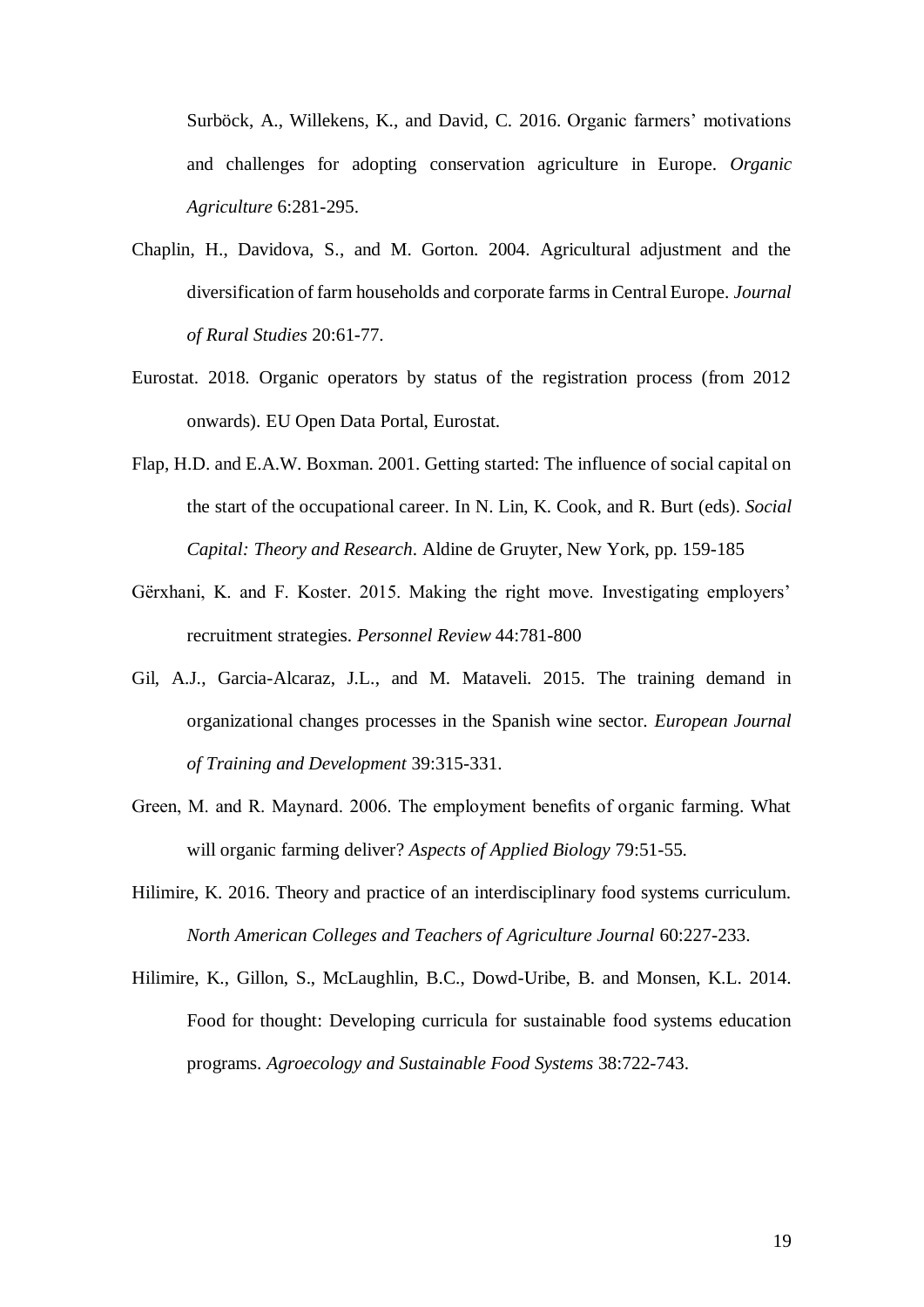- Hilimire, K. and McLaughlin, B.C. 2015. Students' suggestions for food systems curricula at a liberal arts college. *Agroecology and Sustainable Food Systems* 39:845-860.
- Humburg, M., van der Velden, R., and A. Verhagen. 2013. The employability of higher education graduates: the employers' perspective. Final Report. Publications Office of the European Union, Luxembourg.
- Jansen, K. 2000. Labour: Livelihoods and the quality of life in organic agriculture in Europe. *Band* 17:247-278
- Kallas, Z., Serra, T., and Gil, J.M. 2010. Farmers' objectives as determinants of organic farming adoption: The case of Catalonian Vineyard production. *Agricultural Economics* 41:247-278
- Karsten, H.D. and Risius, M.L. 2004. Development of an interdisciplinary agroecology major with input from surveys of students, graduates, and employers. *North American Colleges and Teachers of Agriculture Journal* 48:58-64.
- Kivinen, O., Nurmi, J., and Salminiitty, R. 2000. Higher education and graduate employment in Finland. *European Journal of Education* 35:165-177.
- Kunkel, H.O., Skaggs, C.L., and Maw, I.L. 1996. *Revolutionizing Higher Education in Agriculture: Framework for Change*. Iowa State University Press, Ames, IA.
- Marsden, P.V. and Gorman, E.H. 2001. Social networks, job changes, and recruitment. In I. Berg, and A. Kalleberg (eds). *Sourcebook of Labor Markets: Evolving Structures and Processes*. Kluwer/Plenum Publishers, New York, pp. 467-502
- Mulder, M. and Kupper, H. 2006. The future of agricultural education: The case of the Netherlands. *Journal of Agricultural Education and Extension* 12:127-139
- Nunez, G.H., Kovaleski, A.P., and Darnell, R.L. 2014. Formal education can affect students' perception of organic produce. *HortTechnology* 24:64-70.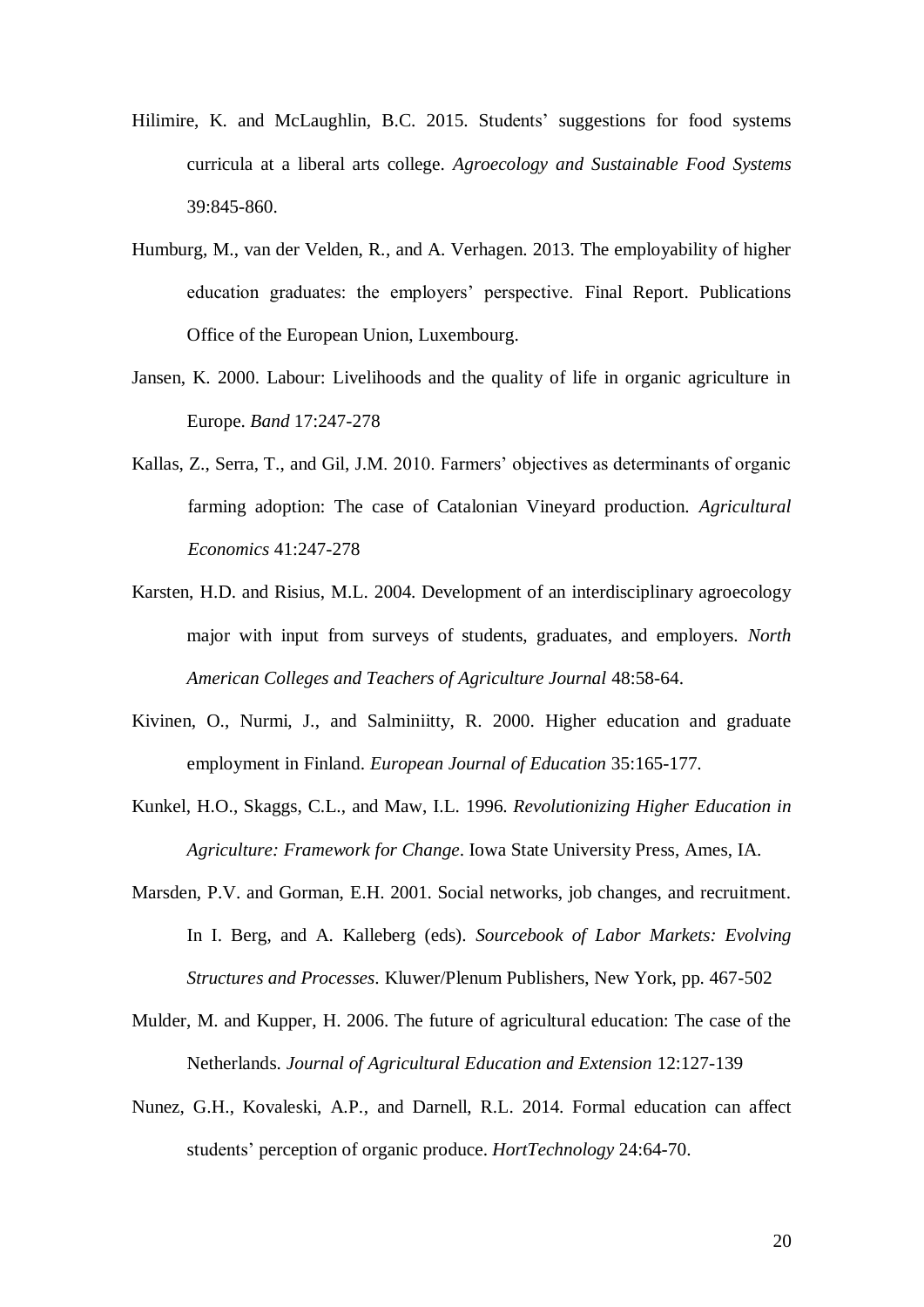- Offermann, F. and Nieber, H. 2000. Economic performance of Organic Farms in Europe. *Organic Farming in Europe: Economics and Policy*, volume 5. Hohenheim University, Stuttgart, Germany.
- Padel, S. 2001. Conversion to organic farming: A typical example of the diffusion of an innovation? *Sociologica Ruralis* 41:42-61
- Penttinen, L., Skaniakos, T., and Lairio, M. 2013. Supporting students' pedagogical working life horizon in higher education*. Teaching in Higher Education* 18:883- 894.
- Porceddu, E. and Rabinge, R. 1997. Role of research and education in the development of agriculture in Europe. *Developments in Crop Science* 25:3-15.
- Watson T. 1989. Recruitment and selection. In K. Sisson (ed.). *Personnel Management in Britain*. Blackwell, Oxford, UK.
- Wheeler, S.A. 2008. What influences agricultural professionals' views towards organic agriculture? *Ecological Economics* 65:145-154.
- Willer, H. and Lernaud, J. 2016. *The World of Organic Agriculture: Statistics and Emerging Trends 2016*. Research Institute of Organic Agriculture (FiBL) and IFOAM–Organics International, Frick, Switzerland and Bonn, Germany.
- Williams, D.L. and Wise, K.L. 1997. Perceptions of Iowa high school agricultural education teachers and students regarding sustainable agriculture. *Journal of Agricultural Education* 38:15-20.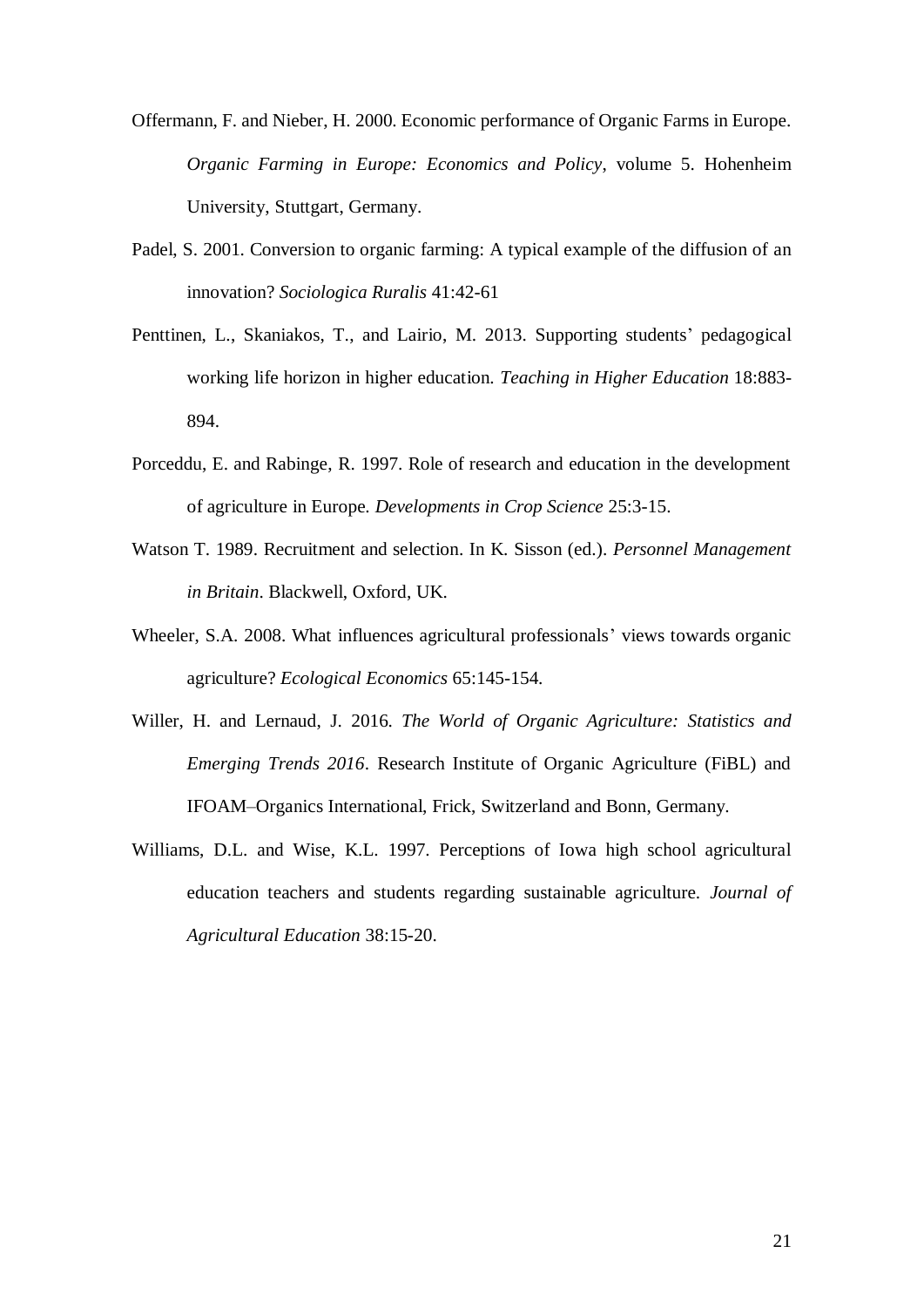

Figure 1. Estimates of questions about preferred degree of graduates for employment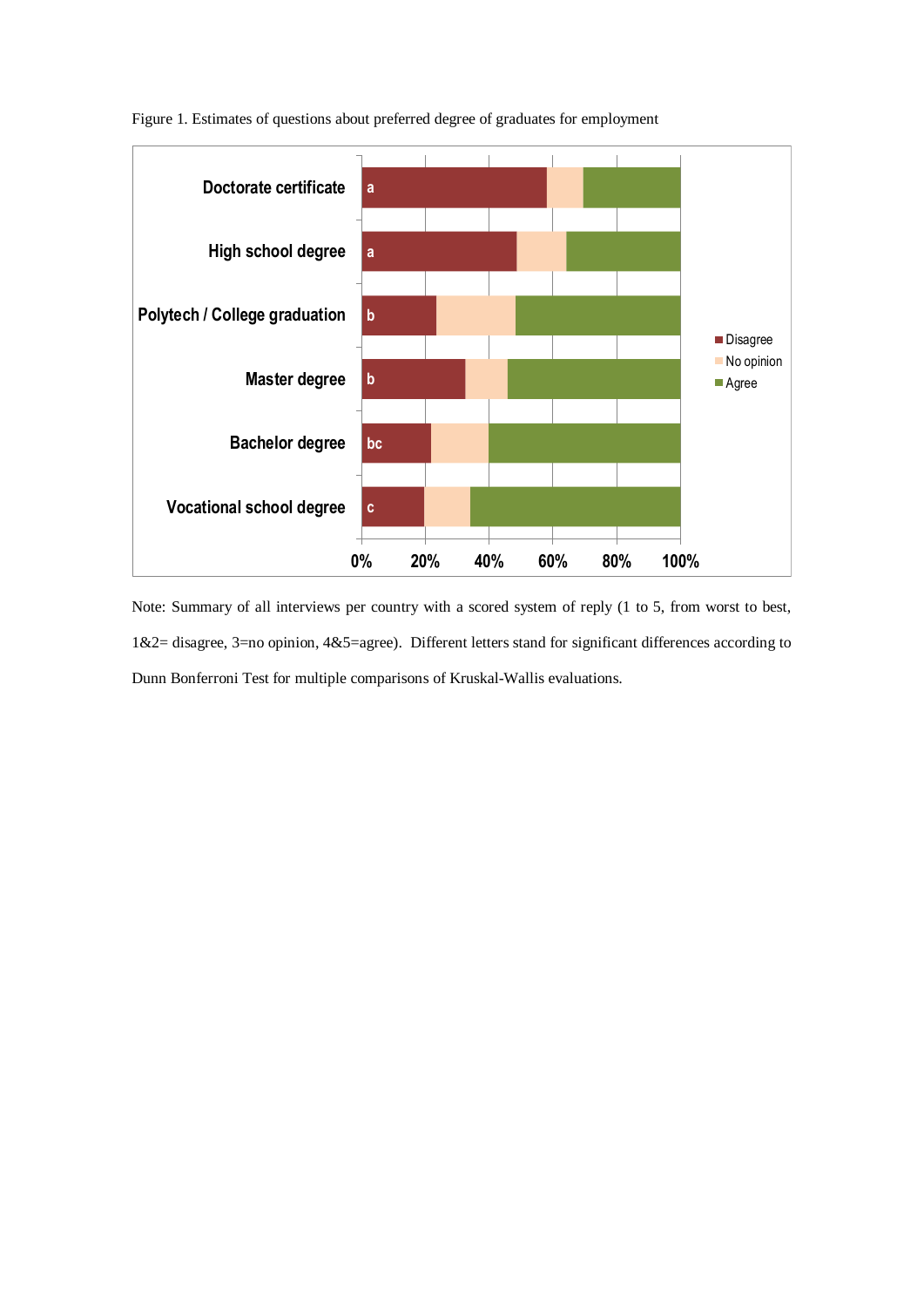

Figure 2. Estimates of questions about expected discipline-profile of graduates for employment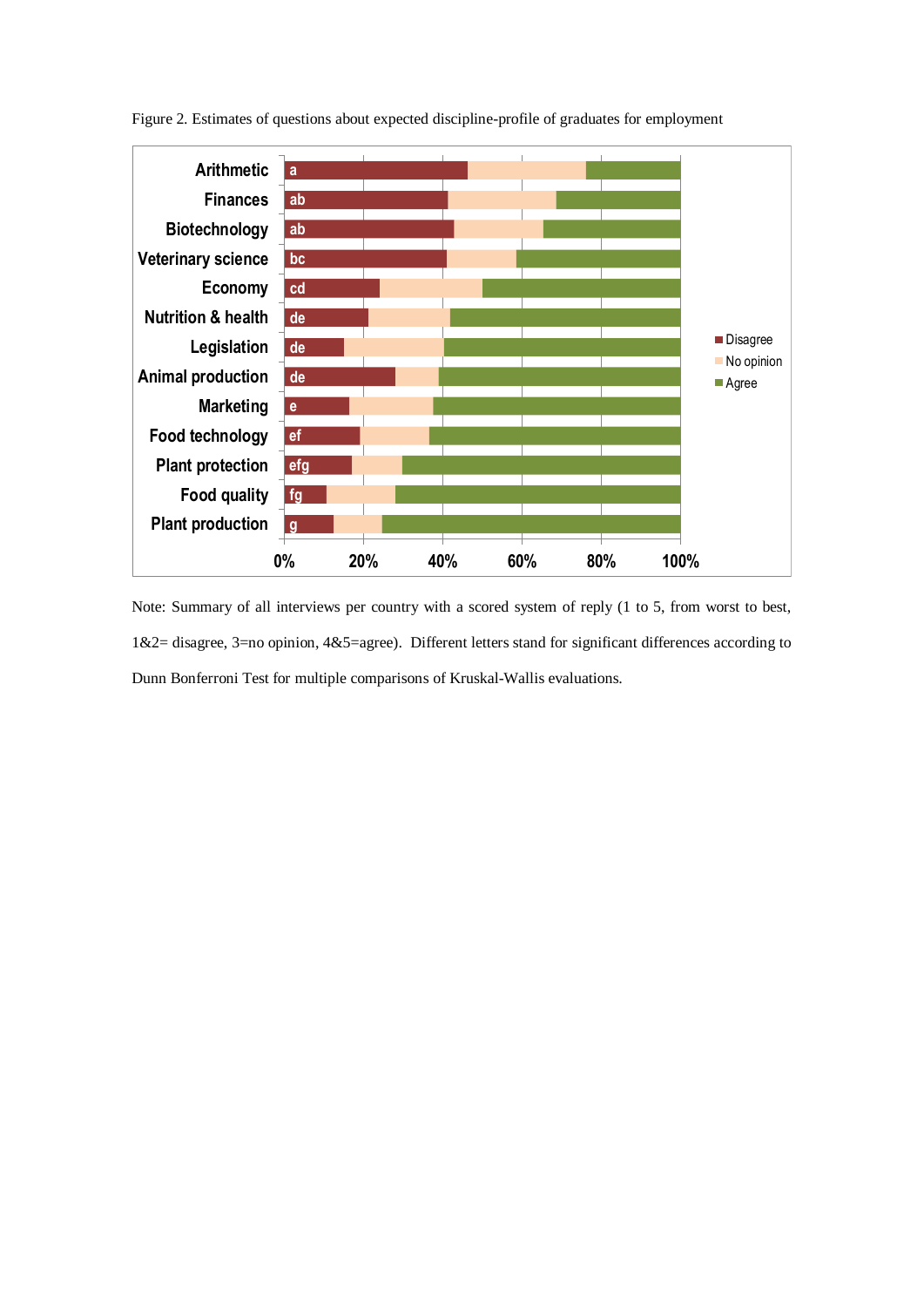

#### Figure 3. Estimates of questions about strategies of recruitment for the employment of graduates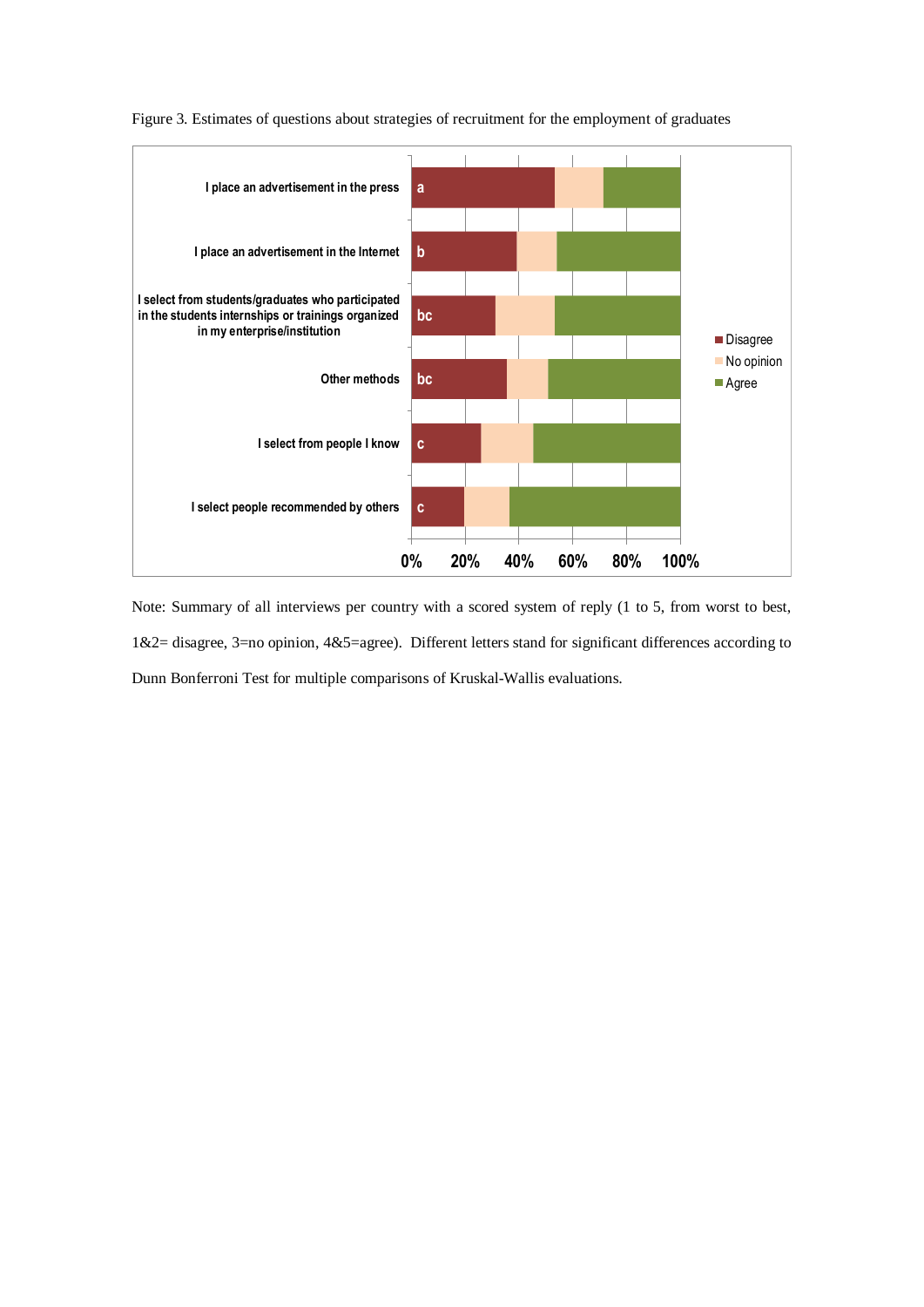

Figure 4. Estimates of questions about skills requirement for graduates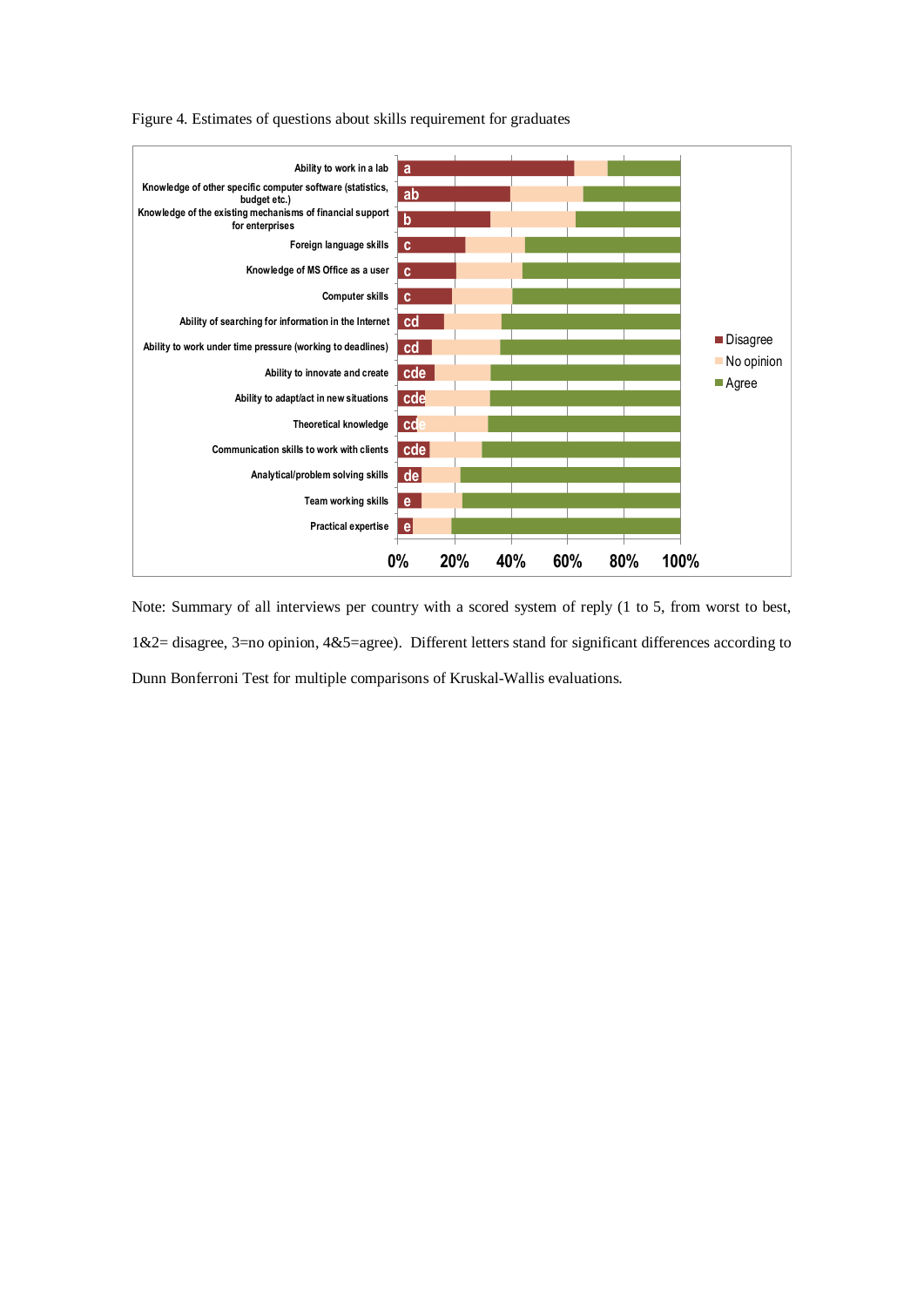

Figure 5. Estimates of questions about innovations in teaching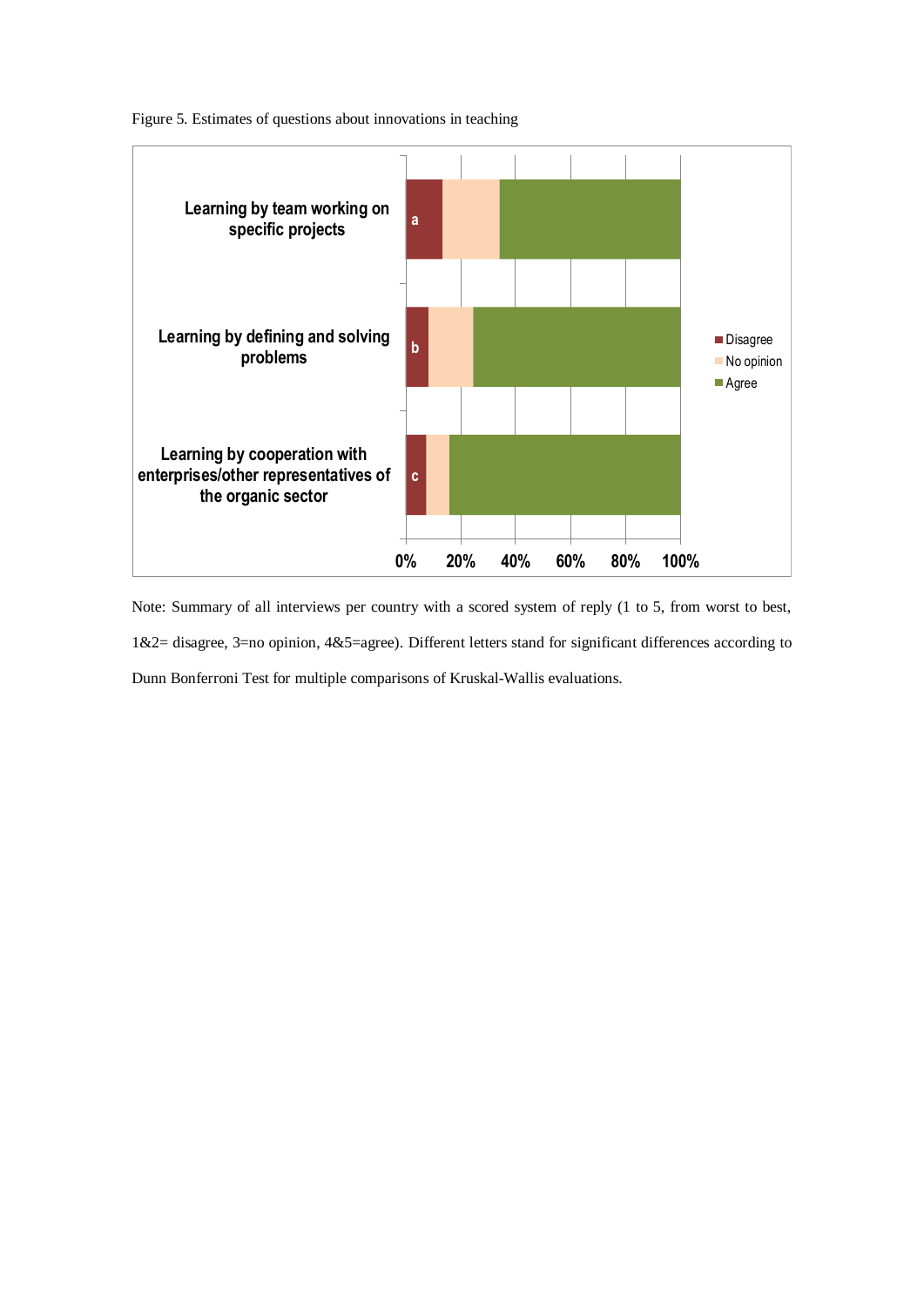Table 1. Evaluations of stakeholder-data for the degree of graduates (P084: doctorate degree & P080: vocational school degree) (EDUC = educators, PUBL = public service, CERT = certifiers, CONS = consultants, IMEX = Import/Export, SALE = salesmen, FARM = farmers, PROC = processors)

| Code              | Stakeholder | Agreement | z value | DB           |
|-------------------|-------------|-----------|---------|--------------|
| P084              | EDUC        | 0.71      | 6.36    | $\mathbf c$  |
|                   | <b>PUBL</b> | 0.63      | 3.16    | bc           |
|                   | CERT        | 0.36      | 1.51    | abc          |
|                   | <b>CONS</b> | 0.35      | 1.31    | abc          |
|                   | <b>IMEX</b> | 0.27      | $-0.54$ | ab           |
|                   | SALE        | 0.10      | $-1.94$ | a            |
|                   | <b>FARM</b> | 0.11      | $-2.98$ | a            |
|                   | <b>PROC</b> | 0.12      | $-3.15$ | a            |
| P <sub>0</sub> 80 | FARM        | 0.76      | 2.35    | $\mathbf{C}$ |
|                   | PROC        | 0.75      | 1.50    | $\mathbf{C}$ |
|                   | SALE        | 0.75      | 0.89    | $\mathbf{C}$ |
|                   | <b>IMEX</b> | 0.72      | 0.45    | bc           |
|                   | <b>CONS</b> | 0.53      | $-1.60$ | abc          |
|                   | <b>PUBL</b> | 0.46      | $-1.83$ | abc          |
|                   | <b>CERT</b> | 0.20      | $-2.64$ | ab           |
|                   | EDUC        | 0.29      | $-4.74$ | a            |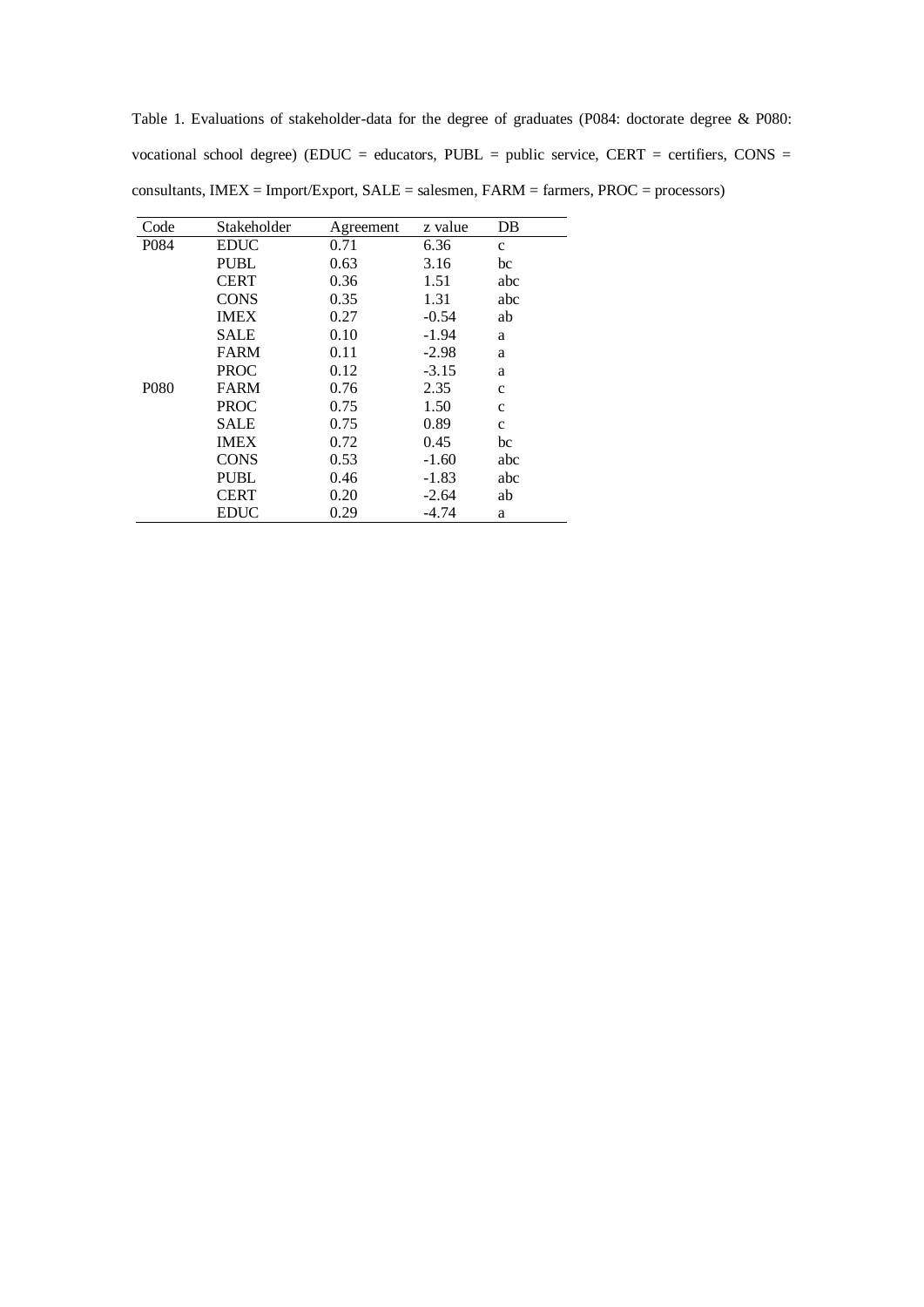Table 2. Evaluations of stakeholder-data for the profile of theoretical knowledge of graduates (P085: plant production & P090: food technology) (EDUC = educators, PUBL = public service, CERT = certifiers, CONS = consultants, IMEX = Import/Export, SALE = salesmen, FARM = farmers, PROC = processors)

| Code             | Stakeholder | Disagree | Agree | z value | DB-test      |
|------------------|-------------|----------|-------|---------|--------------|
| P085             | FARM        | 0.06     | 0.82  | 2.53    | b            |
|                  | <b>CERT</b> | 0.05     | 0.90  | 2.20    | b            |
|                  | <b>EDUC</b> | 0.02     | 0.84  | 1.76    | b            |
|                  | <b>PUBL</b> | 0.05     | 0.89  | 1.07    | ab           |
|                  | <b>CONS</b> | 0.07     | 0.82  | 0.86    | ab           |
|                  | <b>IMEX</b> | 0.35     | 0.53  | $-1.21$ | ab           |
|                  | <b>PROC</b> | 0.29     | 0.57  | $-2.89$ | a            |
|                  | <b>SALE</b> | 0.29     | 0.50  | $-3.41$ | a            |
| P <sub>090</sub> | <b>PROC</b> | 0.10     | 0.82  | 4.17    | $\mathbf{C}$ |
|                  | <b>IMEX</b> | 0.15     | 0.75  | 1.57    | bc           |
|                  | <b>SALE</b> | 0.15     | 0.73  | 1.27    | bc           |
|                  | <b>CERT</b> | 0.10     | 0.80  | $-0.04$ | abc          |
|                  | <b>EDUC</b> | 0.15     | 0.59  | $-1.08$ | ab           |
|                  | <b>PUBL</b> | 0.37     | 0.53  | $-1.37$ | ab           |
|                  | <b>CONS</b> | 0.29     | 0.52  | $-2.41$ | a            |
|                  | <b>FARM</b> | 0.26     | 0.54  | $-3.32$ | a            |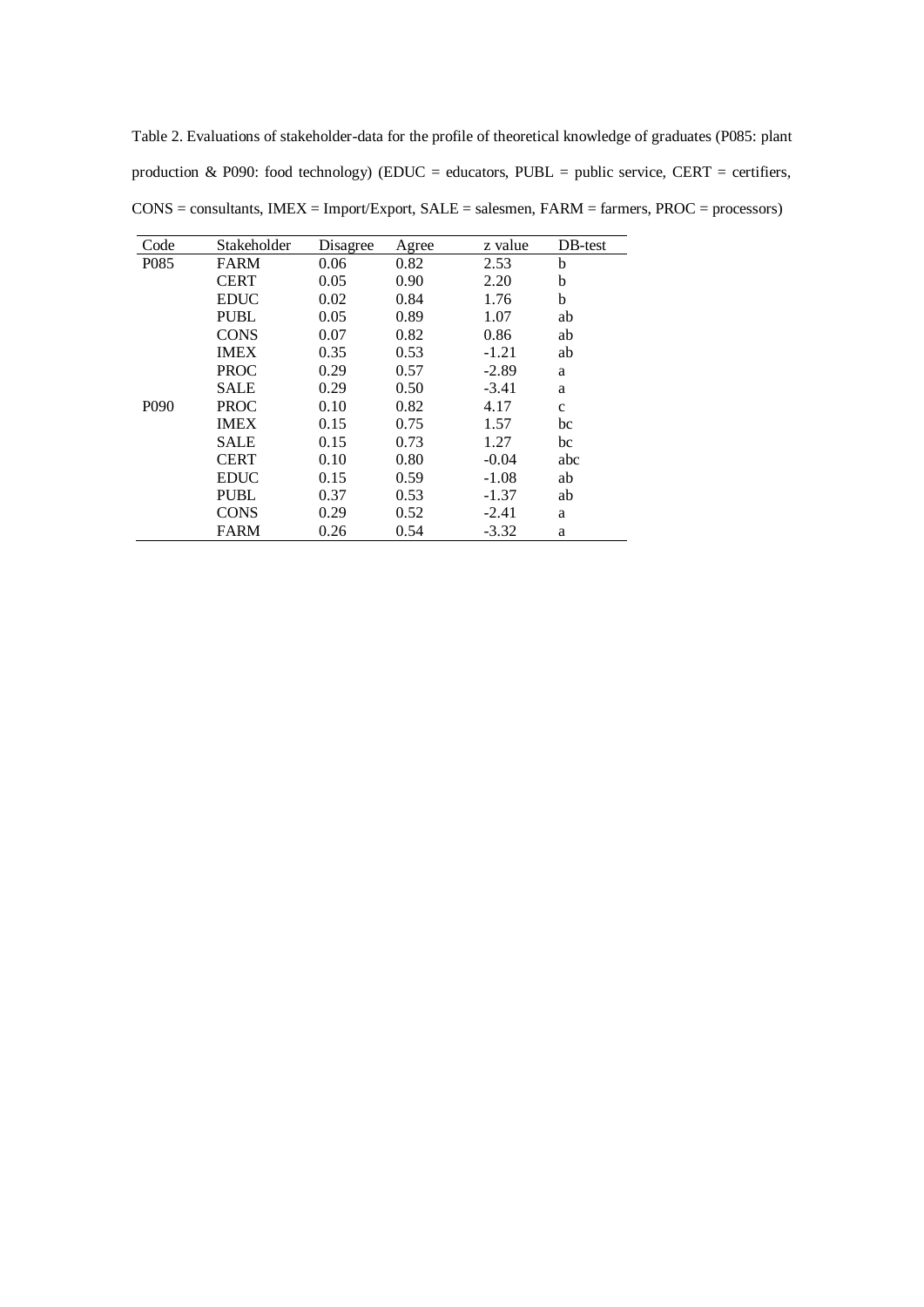Table 3. Evaluations of stakeholder-data for the profile of theoretical knowledge of graduates (P085: plant production & P089: food quality) (IT = Italy, ES = Spain, FI = Finland, CZ = Czech Republic, EE Estonia,  $DE = Germany$ ,  $PL = Poland$ )

| Code              | Country | Disagree | Agree | z value | DB-test |
|-------------------|---------|----------|-------|---------|---------|
| P <sub>0</sub> 85 | EE      | 0.10     | 0.81  | 2.52    | b       |
|                   | ES      | 0.05     | 0.86  | 1.82    | b       |
|                   | FI      | 0.00     | 0.94  | 0.56    | ab      |
|                   | CZ      | 0.10     | 0.82  | 0.11    | ab      |
|                   | IT      | 0.11     | 0.74  | $-0.54$ | ab      |
|                   | DE      | 0.13     | 0.65  | $-2.03$ | a       |
|                   | PL      | 0.29     | 0.58  | $-2.61$ | a       |
| P <sub>0</sub> 89 | ES      | 0.02     | 0.87  | 4.02    | b       |
|                   | EE      | 0.08     | 0.77  | 0.78    | ab      |
|                   | CZ      | 0.11     | 0.73  | 0.32    | ab      |
|                   | FI      | 0.22     | 0.67  | $-0.98$ | a       |
|                   | IT      | 0.15     | 0.65  | $-1.17$ | a       |
|                   | PL      | 0.16     | 0.58  | $-1.65$ | a       |
|                   | DE      | 0.14     | 0.67  | $-2.45$ | a       |